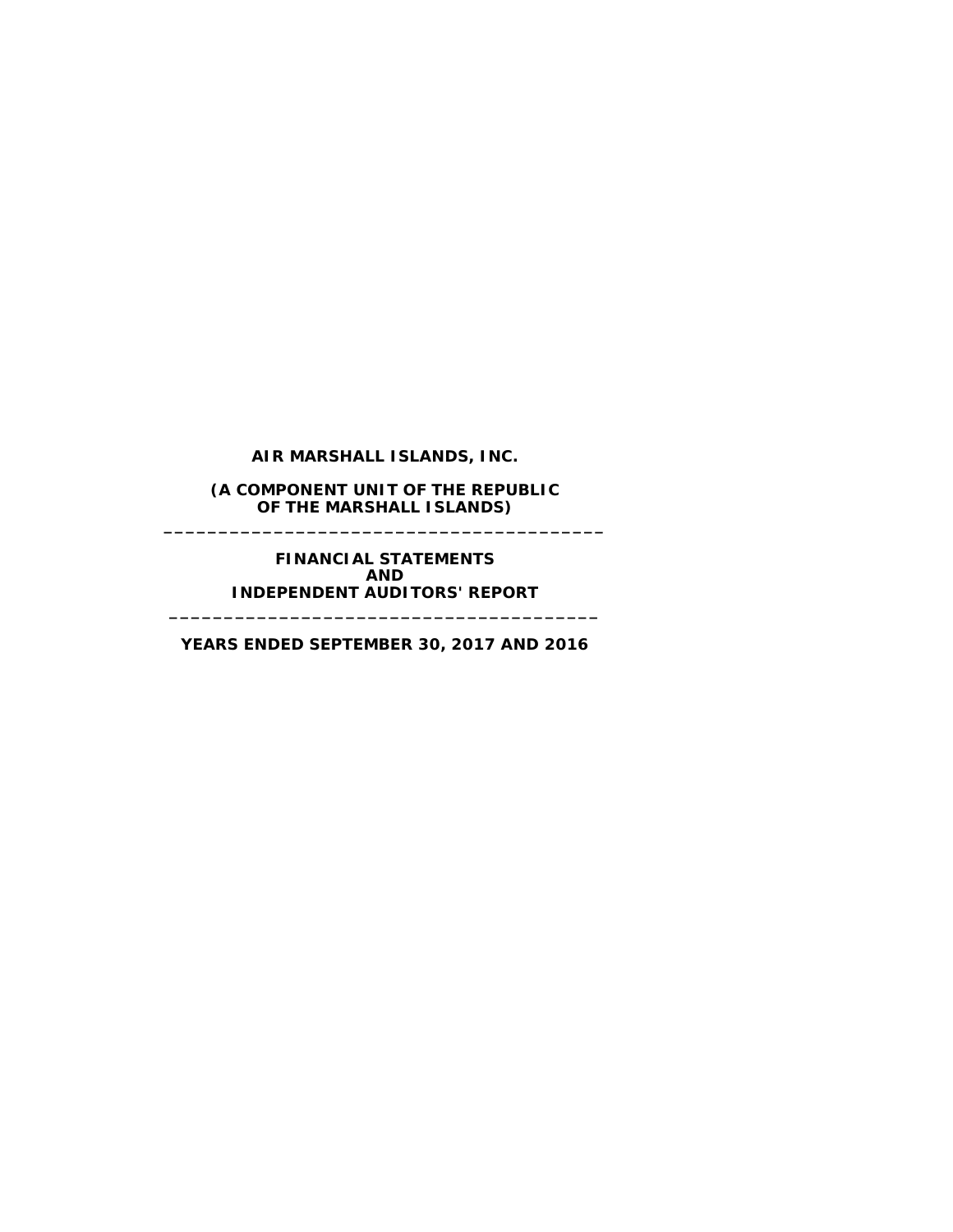Years Ended September 30, 2017 and 2016 Table of Contents

|     |                                                                                                                                                                                            | Page No. |
|-----|--------------------------------------------------------------------------------------------------------------------------------------------------------------------------------------------|----------|
| L.  | INDEPENDENT AUDITORS' REPORT                                                                                                                                                               | 1        |
| П.  | MANAGEMENT'S DISCUSSION AND ANALYSIS                                                                                                                                                       | 3        |
| HL. | <b>FINANCIAL STATEMENTS:</b>                                                                                                                                                               |          |
|     | Statements of Net Position                                                                                                                                                                 | 13       |
|     | Statements of Revenues, Expenses and Changes in Net Position                                                                                                                               | 14       |
|     | Statements of Cash Flows                                                                                                                                                                   | 15       |
|     | Notes to Financial Statements                                                                                                                                                              | 16       |
| IV. | INDEPENDENT AUDITORS' REPORT ON COMPLIANCE WITH<br><b>LAWS AND REGULATIONS</b>                                                                                                             |          |
|     | Independent Auditors' Report on Internal Control Over Financial<br>Reporting and on Compliance and Other Matters Based on an<br>Audit of Financial Statements Performed in Accordance With |          |
|     | <b>Government Auditing Standards</b>                                                                                                                                                       | 26       |
|     | Schedule of Findings and Responses                                                                                                                                                         | 28       |
|     | Unresolved Prior Year Findings                                                                                                                                                             | 29       |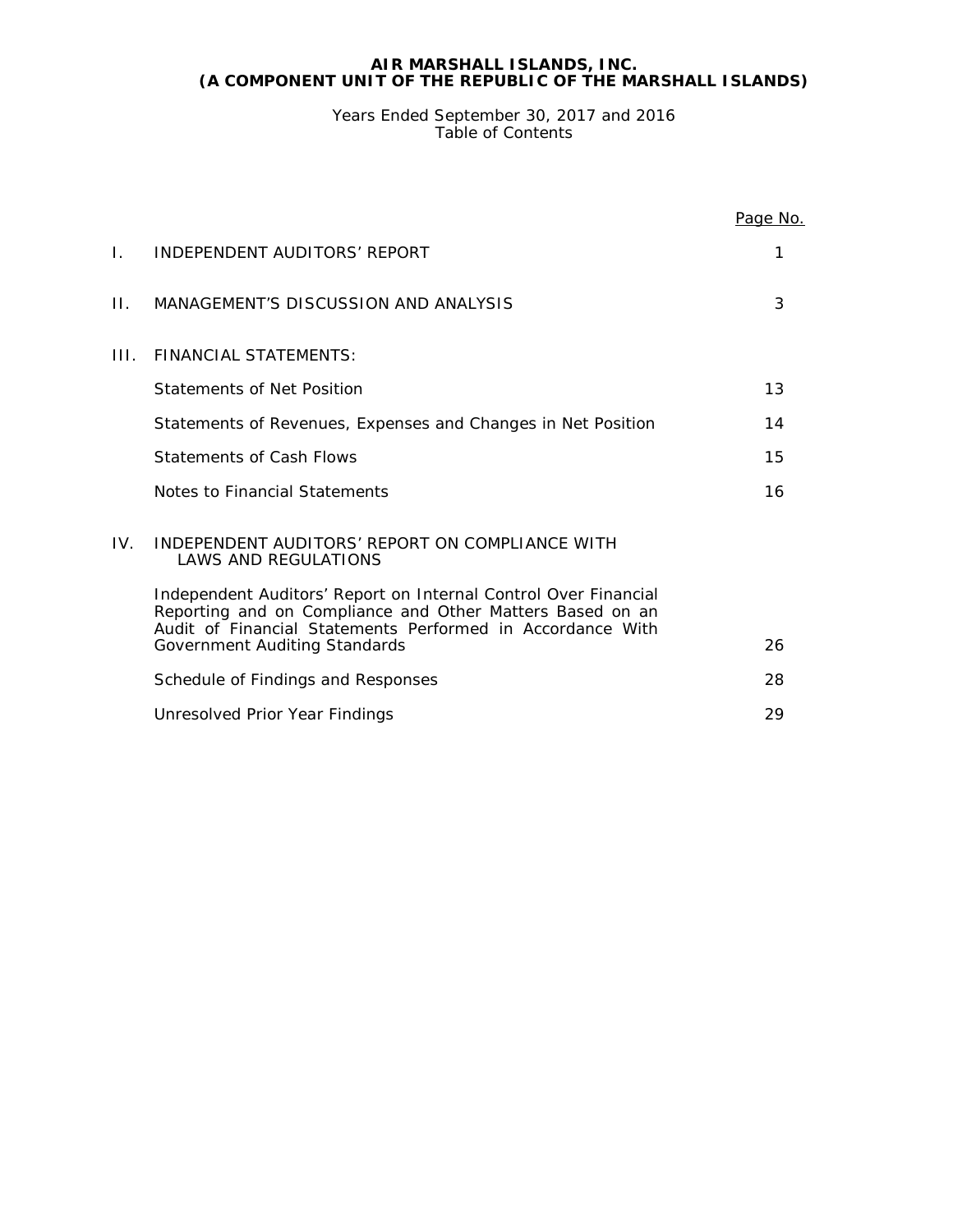# Deloitte.

Deloitte & Touche LLP 361 South Marine Corps Drive Tamuning, GU 96913-3973  $IISA$ 

Tel: +1 (671) 646-3884 Fax: +1 (671) 649-4265

www.deloitte.com

# **INDEPENDENT AUDITORS' REPORT**

Board of Directors Air Marshall Islands, Inc.:

# **Report on the Financial Statements**

We have audited the accompanying financial statements of Air Marshall Islands, Inc. (AMI), a component unit of the Republic of the Marshall Islands, which comprises the statements of net position as of September 30, 2017 and 2016, and the related statements of revenues, expenses and changes in net position and of cash flows for the years then ended, and the related notes to the financial statements.

# *Management's Responsibility for the Financial Statements*

Management is responsible for the preparation and fair presentation of these financial statements in accordance with accounting principles generally accepted in the United States of America; this includes the design, implementation, and maintenance of internal control relevant to the preparation and fair presentation of financial statements that are free from material misstatement, whether due to fraud or error.

#### *Auditors' Responsibility*

Our responsibility is to express an opinion on these financial statements based on our audits. We conducted our audits in accordance with auditing standards generally accepted in the United States of America and the standards applicable to financial audits contained in *Government Auditing Standards*, issued by the Comptroller General of the United States. Those standards require that we plan and perform the audit to obtain reasonable assurance about whether the financial statements are free from material misstatement.

An audit involves performing procedures to obtain audit evidence about the amounts and disclosures in the financial statements. The procedures selected depend on the auditor's judgment, including the assessment of the risks of material misstatement of the financial statements, whether due to fraud or error. In making those risk assessments, the auditor considers internal control relevant to the entity's preparation and fair presentation of the financial statements in order to design audit procedures that are appropriate in the circumstances, but not for the purpose of expressing an opinion on the effectiveness of the entity's internal control. Accordingly, we express no such opinion. An audit also includes evaluating the appropriateness of accounting policies used and the reasonableness of significant accounting estimates made by management, as well as evaluating the overall presentation of the financial statements.

We believe that the audit evidence we have obtained is sufficient and appropriate to provide a basis for our audit opinion.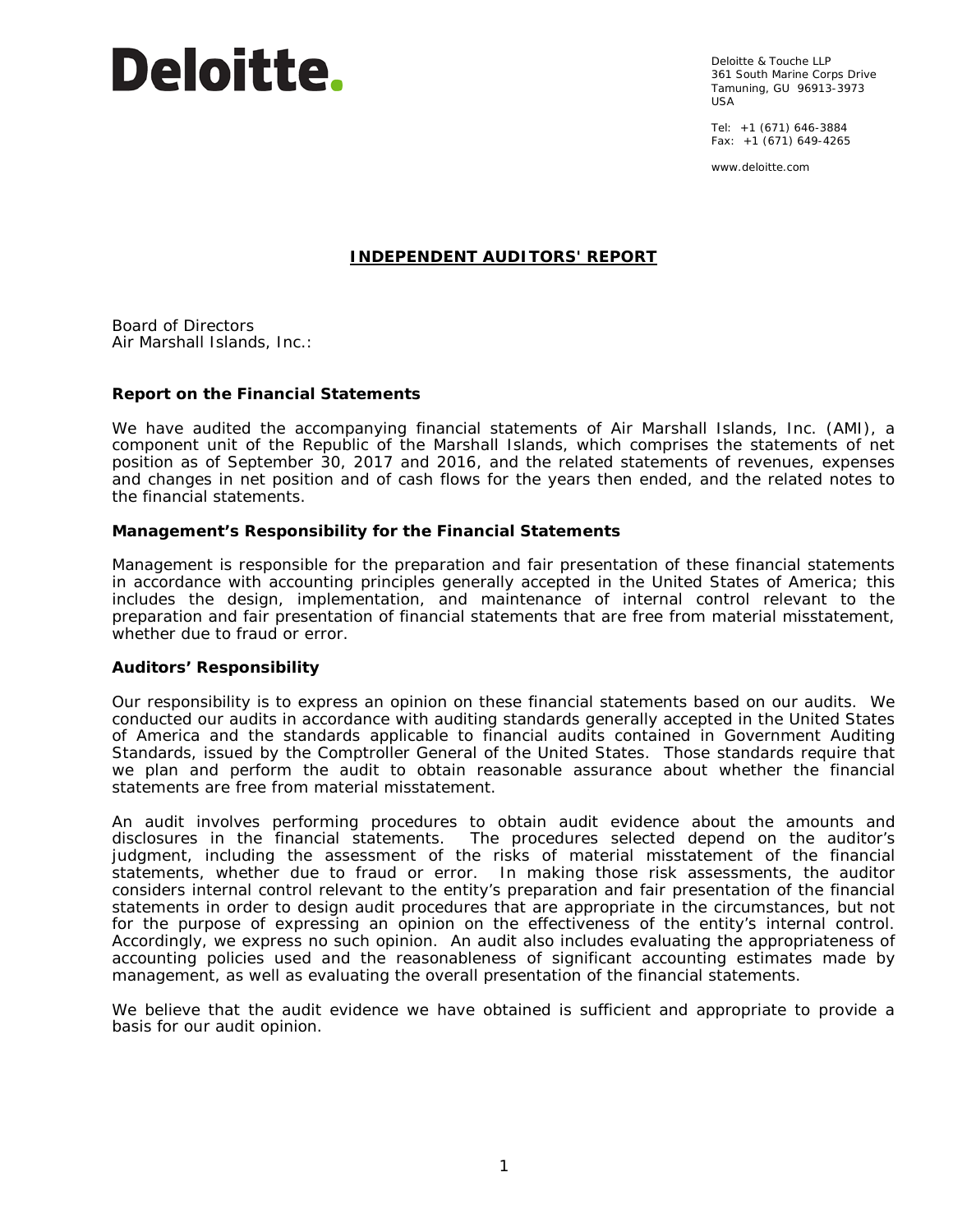# Deloitte.

# *Opinion*

In our opinion, the financial statements referred to above present fairly, in all material respects, the financial position of Air Marshall Islands, Inc. as of September 30, 2017 and 2016, and the results of its operations and its cash flows for the years then ended in accordance with accounting principles generally accepted in the United States of America.

# *Other Matters*

# *Required Supplementary Information*

Accounting principles generally accepted in the United States of America require that the management's discussion and analysis on pages 3 to 12 be presented to supplement the financial statements. Such information, although not a part of the financial statements, is required by the Governmental Accounting Standards Board who considers it to be an essential part of financial reporting for placing the financial statements in an appropriate operational, economic, or historical context. We have applied certain limited procedures to the required supplementary information in accordance with auditing standards generally accepted in the United States of America, which consisted of inquiries of management about the methods of preparing the information and comparing the information for consistency with management's responses to our inquiries, the financial statements, and other knowledge we obtained during our audit of the financial statements. We do not express an opinion or provide any assurance on the information because the limited procedures do not provide us with sufficient evidence to express an opinion or provide any assurance.

# **Other Reporting Required by** *Government Auditing Standards*

In accordance with *Government Auditing Standards*, we have also issued our report dated April 30, 2018, on our consideration of AMI's internal control over financial reporting and on our tests of its compliance with certain provisions of laws, regulations, contracts, and grant agreements and other matters. The purpose of that report is to describe the scope of our testing of internal control over financial reporting and compliance and the results of that testing, and not to provide an opinion on internal control over financing reporting or on compliance. That report is an integral part of an audit performed in accordance with *Government Auditing Standards* in considering AMI's internal control over financial reporting and compliance.

Jacket

April 30, 2018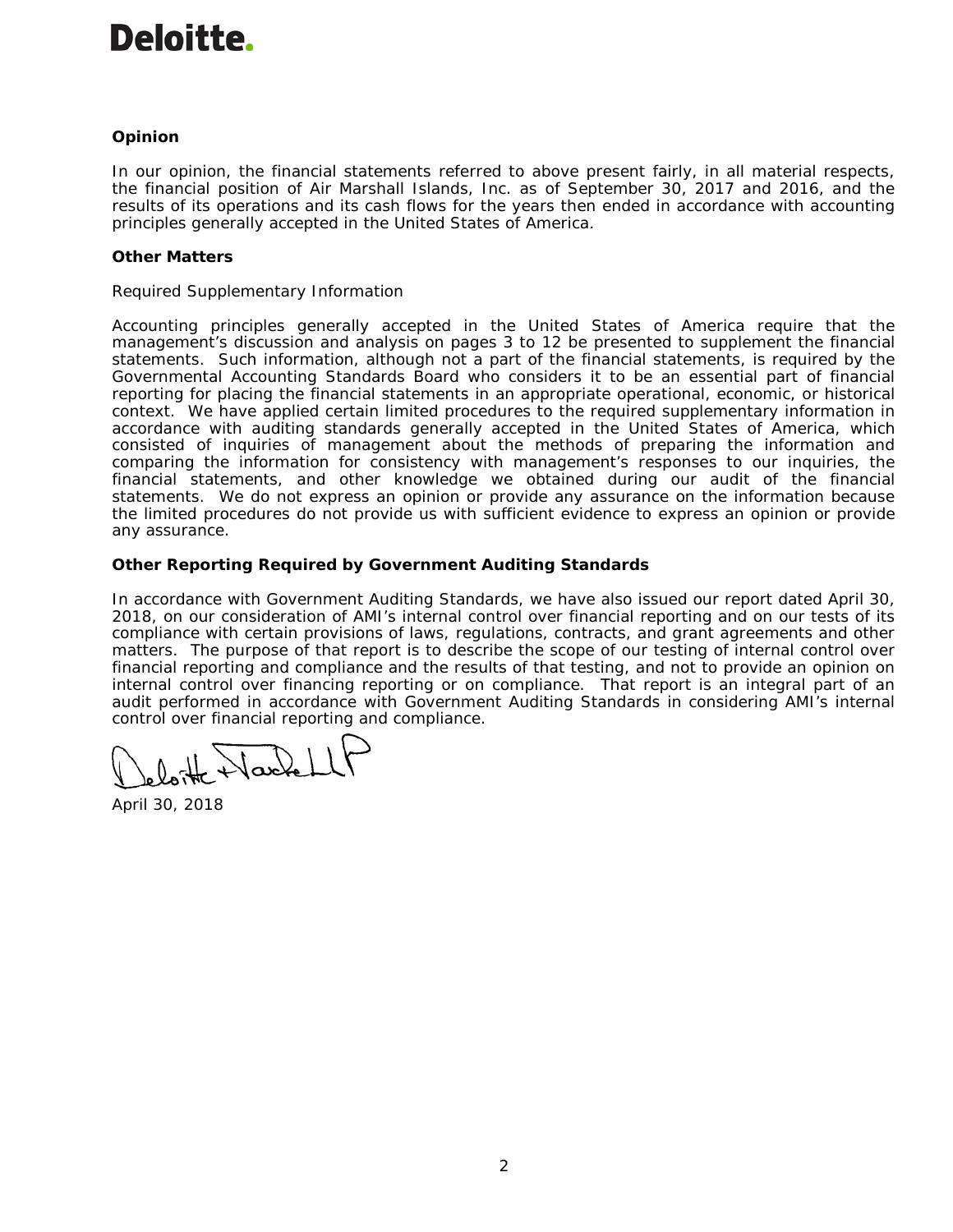Management's Discussion and Analysis Years Ended September 30, 2017 and 2016

# **ABOUT AIR MARSHALL ISLANDS**

Air Marshall Islands, Inc. (AMI) is the national airline and flag carrier of the Republic of the Marshall Islands. AMI's market consists of 24 Outer Island communities scattered over almost 700,000 square miles of the Pacific Ocean. The airline fulfils an essential role in the transportation infrastructure for the Nation.

AMI currently operates a fleet of two Dornier 228 aircrafts and a Dash 8 aircraft with a workforce of 67 employees and 24 Outer Island agents.

# **MISSION STATEMENT**

- $\triangleright$  Provide domestic air services that are safe, reliable and commercially viable for the benefit of the travelling public and in support of industries such as tourism, that rely on air service for their success;
- $\triangleright$  Support growth of in-bound travel and export by carrying out activities in support of these objectives, including the provision of commercially viable regional services; and
- $\triangleright$  Provide medical evacuation, humanitarian relief, search & rescue and related services when required.

#### **STRATEGY**

- $\triangleright$  Excel in reliability of service domestically;
- $\triangleright$  Contribute to tourism growth flying with AMI part of tourism experience "Selling happiness";
- $\triangleright$  Considerable reduction in accumulated losses that would restrict reliance on state subsidy;
- $\triangleright$  Strong financial base to take on additional mission including providing commercially viable regional service for passenger & cargo; and
- $\triangleright$  Build to be a modern and efficient airline.

#### **KEY ACHIEVEMENTS IN 2017**

- $\triangleright$  The highest total operating revenue recorded at \$4,399,936 comparing to available 15 years of data, increase in total revenue of 7% when compared to 2016;
- $\triangleright$  The second lowest operating loss recorded at \$158,392 comparing to available 15 years of data;
- $\triangleright$  The number of flights operated increased: there was an increase in aircraft operating hours of 28% compared to the prior year (highest utilization rate since FY07) and the Dornier fleet operated 62% more hours compared to prior fiscal year;
- $\triangleright$  The departure/arrival of passenger numbers was recorded at 20,935, an increase of 55% when compared to 2016, huge improvement in reliability of service and decrease in AOG (aircraft on ground);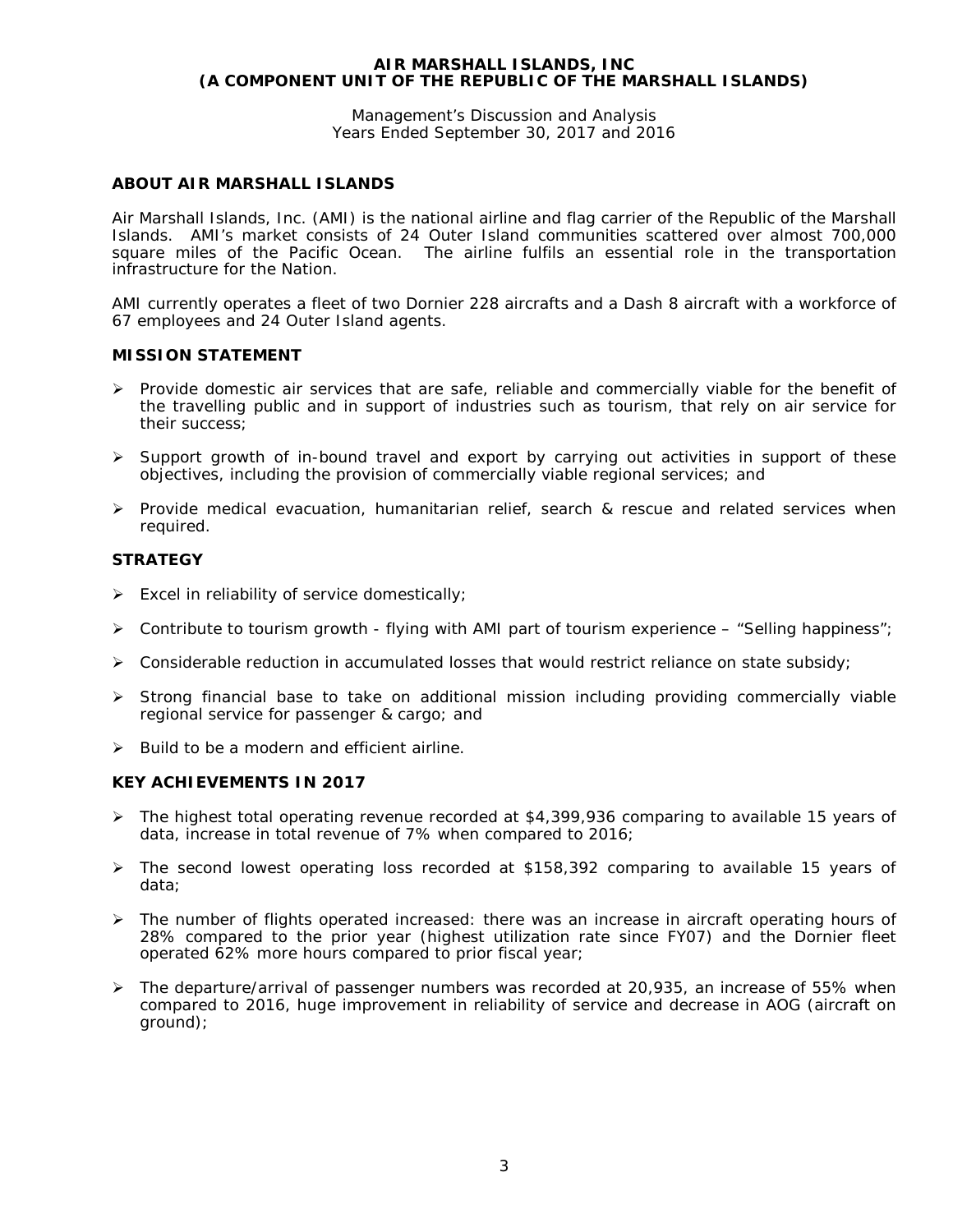Management's Discussion and Analysis Years Ended September 30, 2017 and 2016

- $\triangleright$  Airline Operations System: implemented effective December 1, 2016, known as Takeflite (TF). This allows AMI to E-Ticketing, Online booking, cargo/freight management, charter management, crew and pilot management and reporting of ad hoc and relevant information;
- The long outstanding MISSA balance was cleared in FY17 and a waiver received for complying with the terms of the post judgment agreement.

#### **OVERVIEW**

Presented herewith is AMI's annual discussion and analysis (MD&A) of the Company's financial performance for the financial year ended  $30<sup>th</sup>$  September 2017, to be read along with our financial statements and the accompanying notes to our financial statements in this report.

#### **FINANCIAL SUMMARY**

As at September 30, 2017, AMI obtained a net surplus of \$2.64 million. The change was primarily due to the RepMar subsidy of \$2.48 million. Out of this funding, \$1.69 million was used to facilitate AMI's operations and the balance was directly paid by Ministry of Finance; \$0.3 million paid to MISSA for 2010 - 2012 outstanding obligations and \$0.49 million paid to MIDB for loan outstanding from 2013.

Operating loss increased from \$0.03 million in 2016 to \$0.16 million in 2017, this was a result of an increase in repair and maintenance expenses from \$0.68 million in 2016 to \$0.99 million in 2017. AMI had invested in parts repairs and overhauls as a business strategy to reduce AOG and increase the reliability of service. The total operating expenses increased from \$4.13 million in 2016 to \$4.56 million in 2017.

The Company continues to face operational difficulties and challenges due to AOG of the Dornier and the Dash 8 as a result of poor conditions of the Outer Island airports and the severely corrosive maritime environment leading to disruption of flight schedules.

Net surplus caused total assets to exceed total liabilities by \$5.82 million in 2017.

Capacity growth in passenger numbers of 42% compared to 2016, the increase was driven by an improvement in reliability of service and reduction in AOG downtimes.

#### **FINANCIAL ANALYSIS OF AMI**

The table below provides a summary of AMI's net financial position, which is indicating that total assets increased while total liabilities decreased in 2017 over 2016 & 2015.

| Assets:                                    | 2017                   | 2016                     | 2015                      |
|--------------------------------------------|------------------------|--------------------------|---------------------------|
| Current and other assets<br>Capital assets | 2,886,920<br>8,355,553 | \$1.525.161<br>8,609,351 | \$ 2.770.993<br>6,946,025 |
| <b>Total Assets</b>                        | \$11,242,473           | \$10,134,512             | \$ 9,717,018              |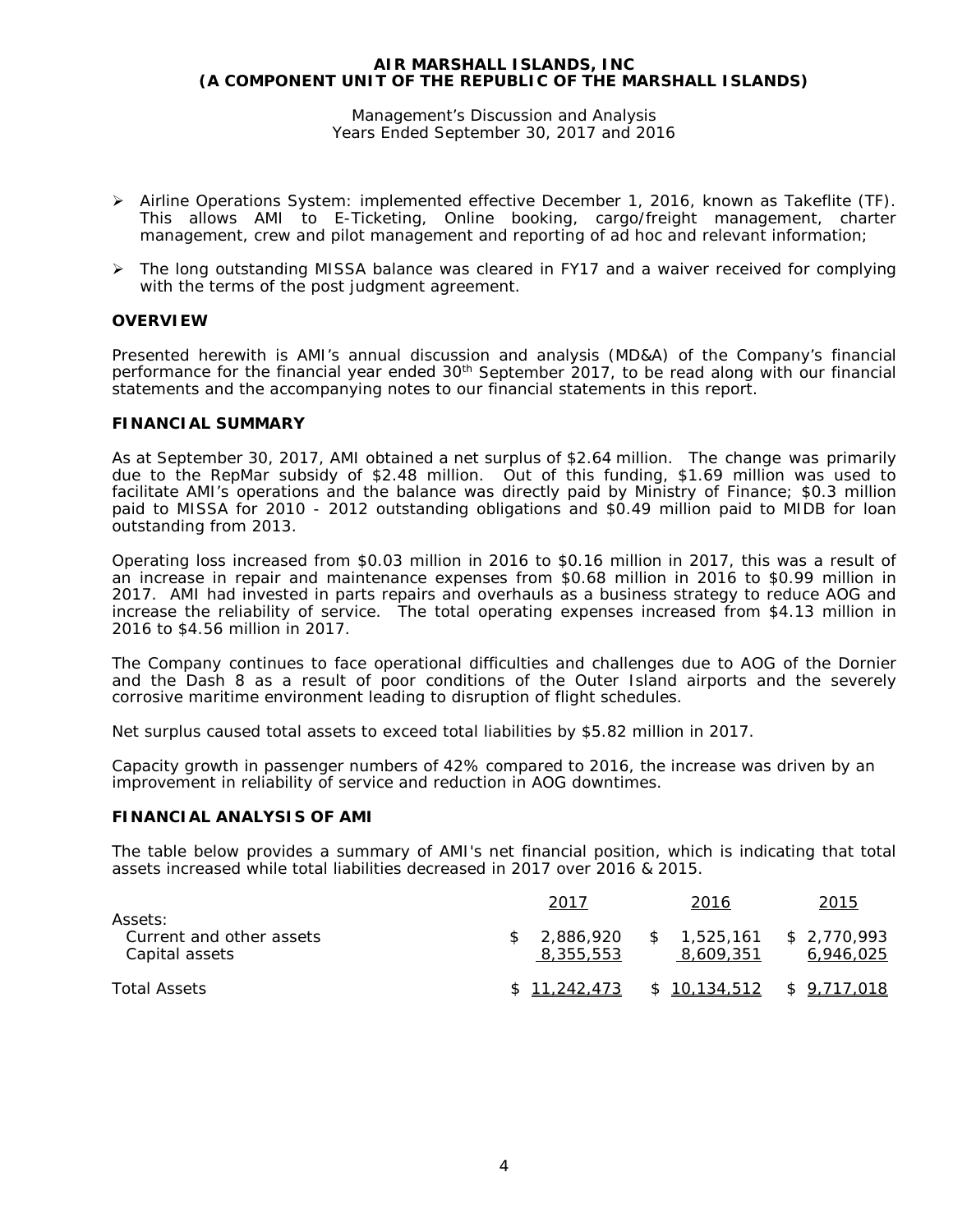Management's Discussion and Analysis Years Ended September 30, 2017 and 2016

| Liabilities:                                                      | 2017                       | 2016                       | 2015                       |
|-------------------------------------------------------------------|----------------------------|----------------------------|----------------------------|
| Current and other liabilities<br>Long-term debt                   | \$<br>4,659,957<br>761,435 | \$5,623,614<br>1,332,990   | \$ 5,880,289<br>1,886,691  |
| <b>Total Liabilities</b>                                          | 5,421,392                  | 6,956,604                  | 7,746,980                  |
| Net Position:<br>Net investment in capital assets<br>Unrestricted | 8,355,553<br>(2,534,472)   | 8,609,351<br>(5, 431, 443) | 6,946,025<br>(4, 975, 987) |
| <b>Total Net Position</b>                                         | 5,821,081                  | 3,177,908                  | 1,970,038                  |
|                                                                   | <u>11,242,473</u>          | <u>10,134,512</u><br>S.    | 9,717,018<br>\$.           |

The trend in total net position indicates that the Company is moving in the right direction as it's accumulated losses are decreasing and the assets are greater than the liabilities and this has been made possible by continued government support, decrease in aircraft downtimes and increase in reliability of service which has led to an increase in passenger numbers.

The trend in passenger numbers from 2014 to 2017, indicates a huge improvement *in delivery of essential public services to the Marshallese people and communities residing in the Outer Islands*.

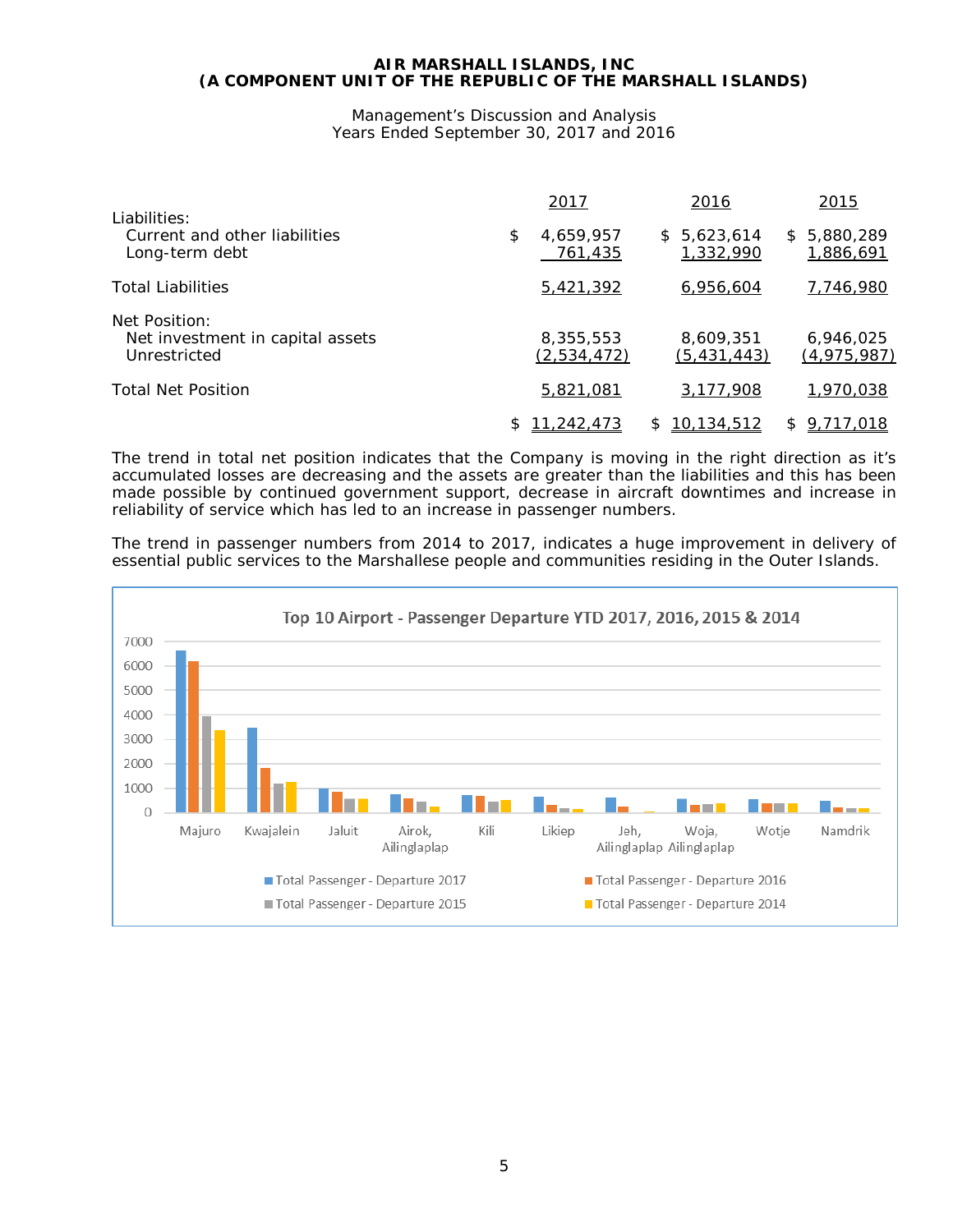Management's Discussion and Analysis Years Ended September 30, 2017 and 2016

Presented herewith are AMI's Summary Statements of Revenues, Expenses and Changes in Net Position:

|                                                                                                                 | 2017                                  | 2016                                  | 2015                                               |
|-----------------------------------------------------------------------------------------------------------------|---------------------------------------|---------------------------------------|----------------------------------------------------|
| Revenues:<br>Net operating revenues<br>Non-operating revenues<br>Capital contributions<br><b>Total Revenues</b> | \$4,399,936<br>2,844,535<br>7,244,471 | \$4,105,437<br>1,334,153<br>5,439,590 | \$2,505,761<br>1,916,903<br>2,219,661<br>6,642,325 |
| Expenses:<br>Operating expenses<br>Non-operating expenses<br><b>Total Expenses</b>                              | 4,558,328<br>42,970<br>4,601,298      | 4,133,225<br>98,495<br>4,231,720      | 3,449,813<br>167,274<br>3,617,087                  |
| Change in Net Position:                                                                                         | 2,643,173                             | <u>1,207,870</u><br>\$                | 3,025,238<br>S                                     |

The above identifies the various revenue and expense items that contributed to AMI's change in net position.

The change in net position is the snapshot of the Company's financial situation in those years therefore, if it goes up the situation is good, or it is not so good if it goes down.

The below graph shows the operating loss of AMI from 2012 through 2017.

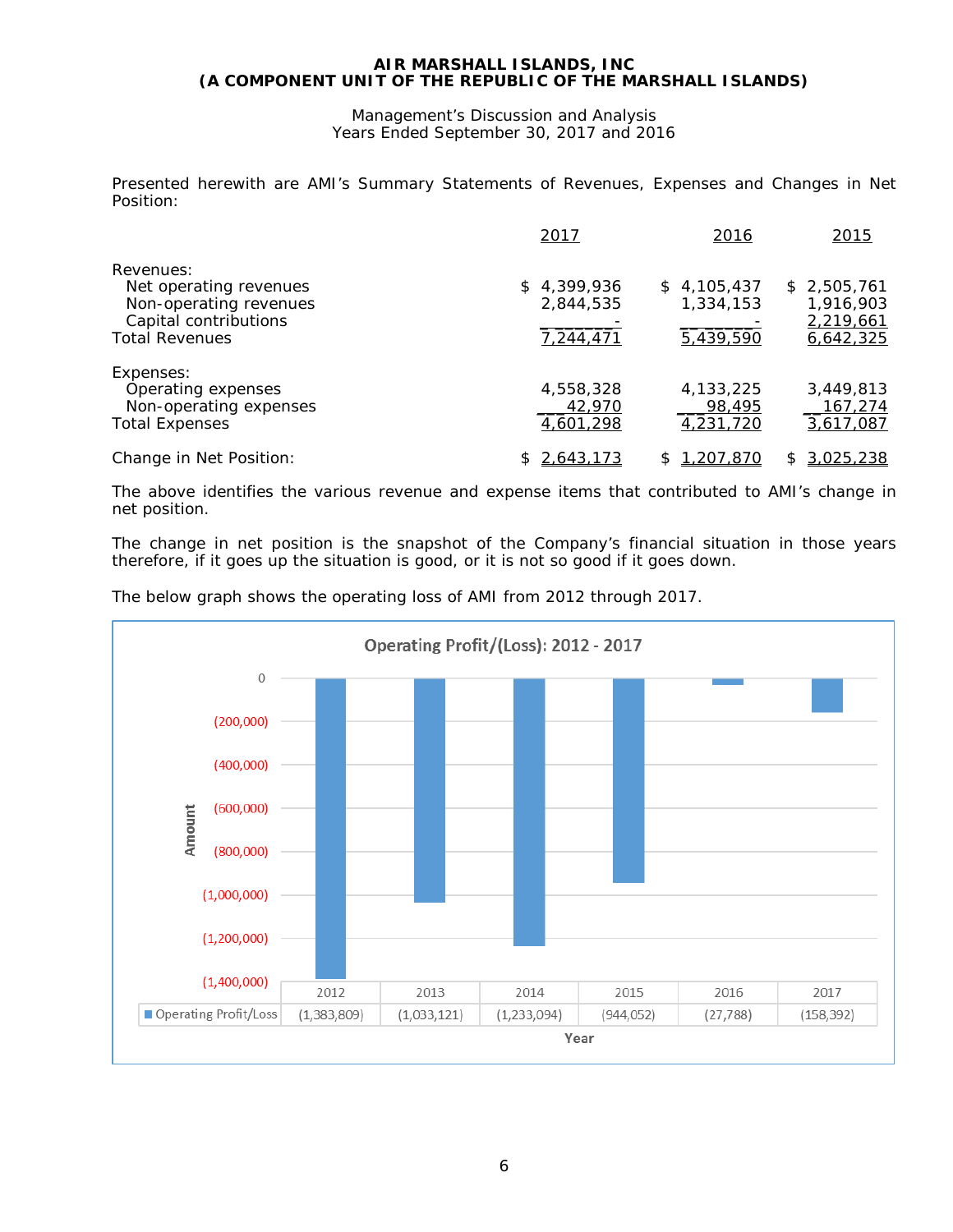Management's Discussion and Analysis Years Ended September 30, 2017 and 2016

| 4.500.000<br>4,000,000<br>3,500,000<br>3,000,000<br>2,500,000 |           |                          |                 |           |           |
|---------------------------------------------------------------|-----------|--------------------------|-----------------|-----------|-----------|
| 2,000,000<br>1,500,000<br>1,000,000<br>500,000<br>0           |           | <b>Contract Contract</b> | and the company |           |           |
|                                                               | 2013      | 2014                     | 2015            | 2016      | 2017      |
| Passenger                                                     | 1,132,050 | 1,157,966                | 1,194,683       | 1,882,858 | 2,442,876 |
| Charter<br><b>FY</b>                                          | 697,767   | 393,211                  | 496,366         | 909,716   | 729,573   |
| Cargo                                                         | 275,124   | 260,171                  | 327,745         | 510,333   | 486,902   |
| Other                                                         | 256,174   | 329,961                  | 330,967         | 566,970   | 494,885   |
| Nauru Airlines                                                | 0         | 0                        | 156,000         | 235,560   | 245,700   |
| Private Jets                                                  | 0         | 0                        | 0               | 0         | 0         |
| $\longrightarrow$ Total                                       | 2,361,115 | 2,141,309                | 2,505,761       | 4,105,437 | 4,399,936 |

The graph below shows the main components of AMI's operating revenues from 2013 through 2017.

AMI's total operating revenues as indicated above have generally been on an upward trend, with revenues from passengers, or from selling of air-tickets, was the largest source which continued to rise since 2013 due to increase in passenger travel.

Charter is the second largest and it decreased in 2017 by 20% because in 2016 RMI had a drought which triggered the need for more charter flights.



The above pie chart shows the distribution of each operating revenue source as a percentage of total operating revenues in which passenger was 56%, charter 16%, others 11%, and cargo/freight 11% and Nauru Airlines 6%.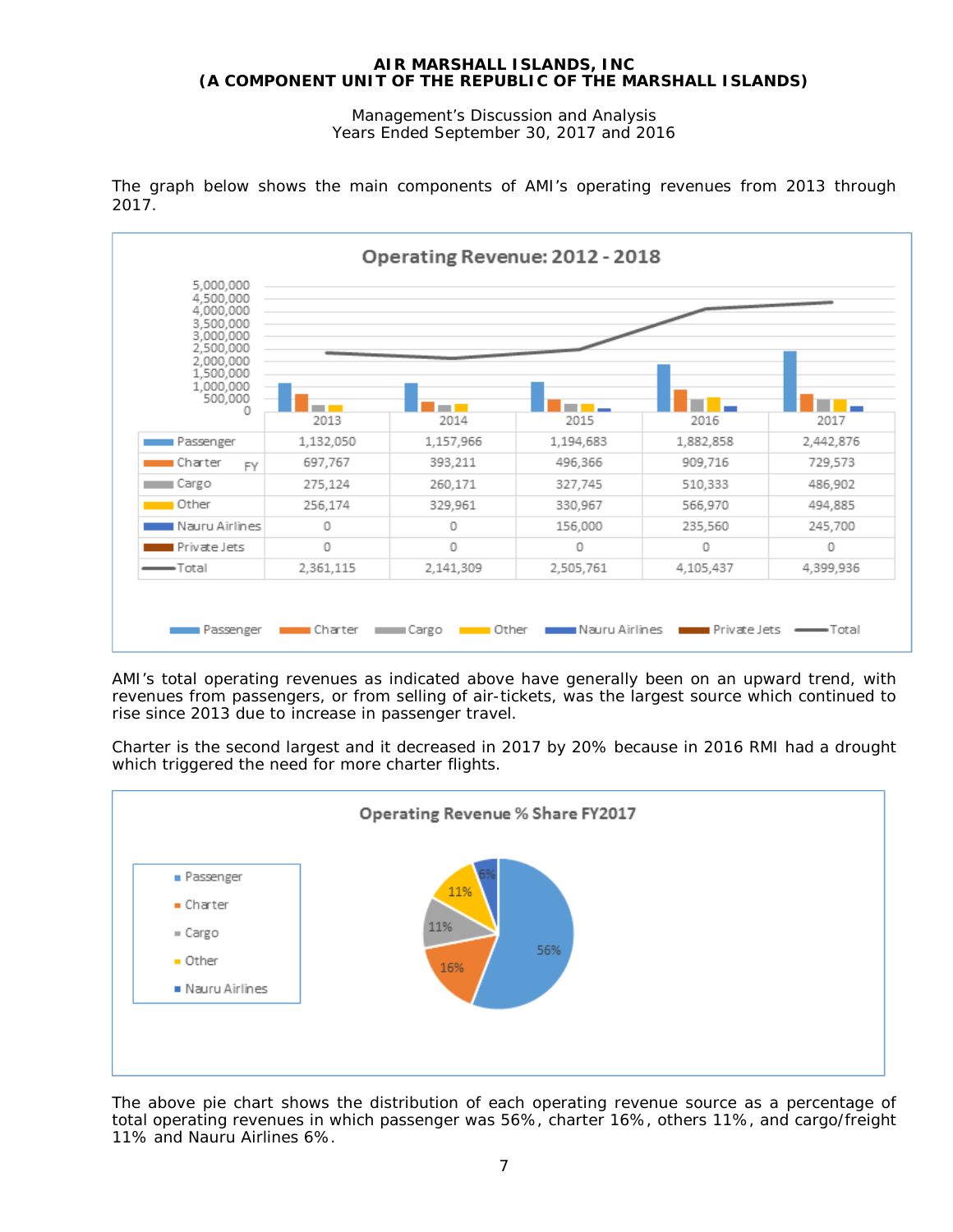Management's Discussion and Analysis Years Ended September 30, 2017 and 2016



The graph below shows the main components of AMI's operating expenses from 2013 through 2017.

The above diagram shows the AMI's individual operating expenses with flight operation being the largest expense followed by depreciation and amortization, maintenance, general and administration, traffic and cargo and sales and promotion during the 2017 period.



The above pie chart shows major component percentage shares of AMI's total operating expenses in 2017, indicating flight operation with the largest share of 27%, followed by depreciation and amortization 25%, maintenance 22%, general administration 12%, traffic and cargo servicing 9%; and sales & promotion 5%.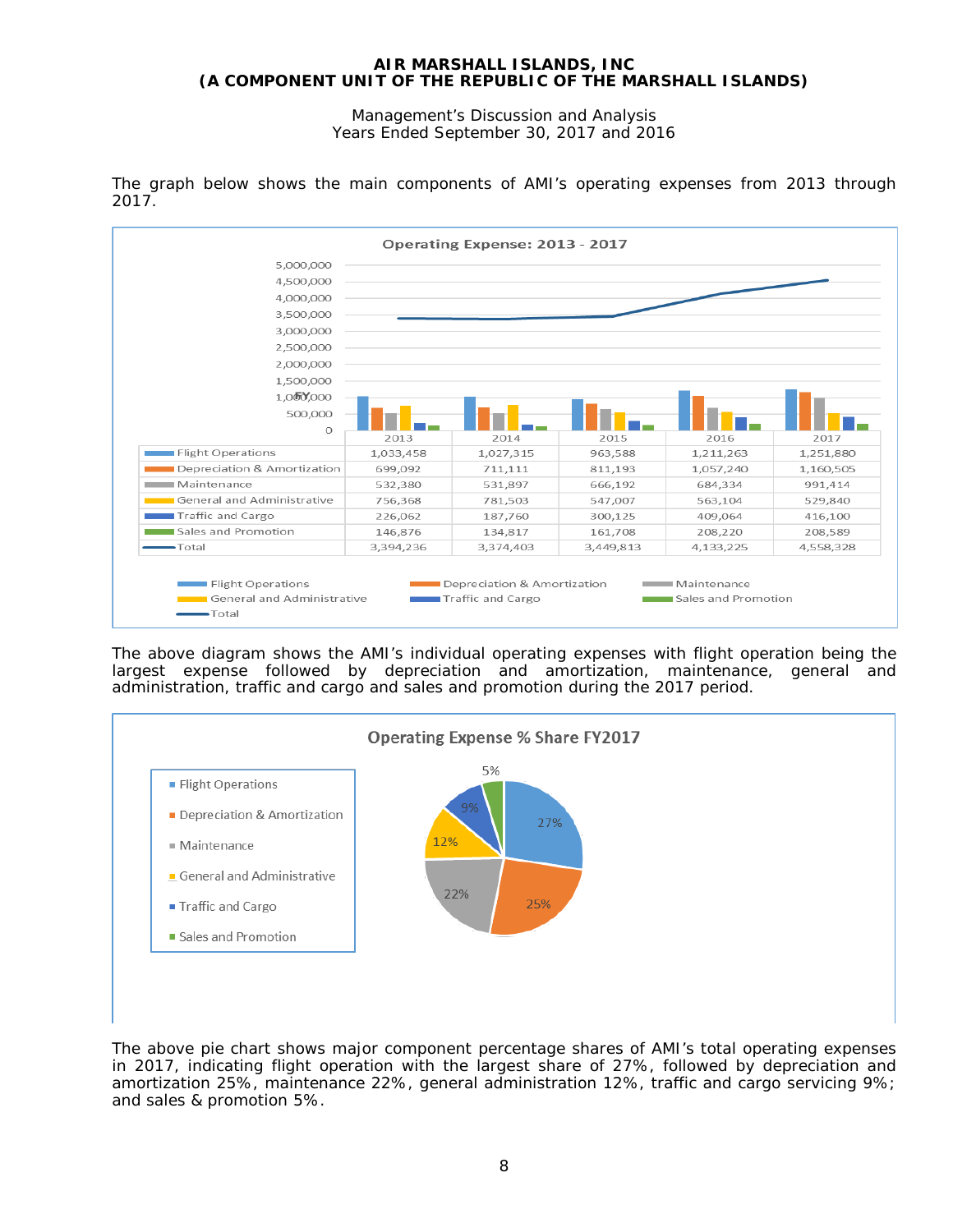Management's Discussion and Analysis Years Ended September 30, 2017 and 2016

Fuel is an expense that comes under flight operation and being the second largest cost after personnel, therefore the reason flight operation represents the largest share of operating expenses.

During 2017, the Cabinet provided to AMI the following subsidies, for the following purposes below:

|                         | Amount      |
|-------------------------|-------------|
| For Subsidy:            |             |
| 1. Operations           | \$1,686,400 |
| 2. MISSA arrear payment | 300,000     |
| 3. MIDB loan payment    | 493,153     |
| Grand Total             | \$2,479,553 |

As indicated above, the government provided a total subsidy allocation of \$2,479,553 for AMI to meet some of its ongoing major financial obligations such as MISSA arrears (\$300,000), MIDB loan payment (\$493,153) and operations (\$1,686,400) in 2017.

The MISSA payment is part of the \$1.4 million owed by AMI to MISSA for past due contributions of employees to the social security program, and as agreed, between MISSA, the government, and AMI back in 2013, the government is to allocate and to provide \$300,000 on an annual basis (or \$75,000 per quarter) direct payment to MISSA on behalf of AMI, and the arrears has been paid in full.

The Dash 8 has not been making money due to low utilization (averaging less than 25 percent per year since arrival from Australia) resulting from lack of an MEL (minimum equipment list) and from impacts of the bad outer island airport runways, which continue to cause breakdown of the aircraft thus effectively preventing it from generating the income it needs in order to pay off its own loan and helps support the operation.

The government guaranteed the MIDB loan and started paying it off on behalf of AMI in 2014 with the understanding that as soon as things get better for the Company emanating from the foregoing discussion, the Company will then start making payments towards the loan. Or the Company will have to only turn around and sell the Dash 8, with government approval, in order to pay the loan off, and procuring additional spare parts to ensure schedule reliability for the Dornier aircraft.

# **CAPITAL ASSET AND DEBT**

AMI's net capital activities for 2017 decreased by \$253,798 but the total assets of the business increased by \$906,707. For additional information concerning capital assets, please refer to note 4 of the financial statements.

AMI incurred substantial long-term debt when AMI obtained a \$2.5 million loan from MIDB in May 2013, to pay down the remaining cost of the Dash 8 D-check in Cairns Australia, and the loan's collateral government started making payments in 2014 of \$191,092, a payment of \$943,373 was made in 2015, a payment of \$538,153 in 2016 and a payment of \$493,153 in 2017. For more information concerning debt, please refer to note 5 to the financial statements.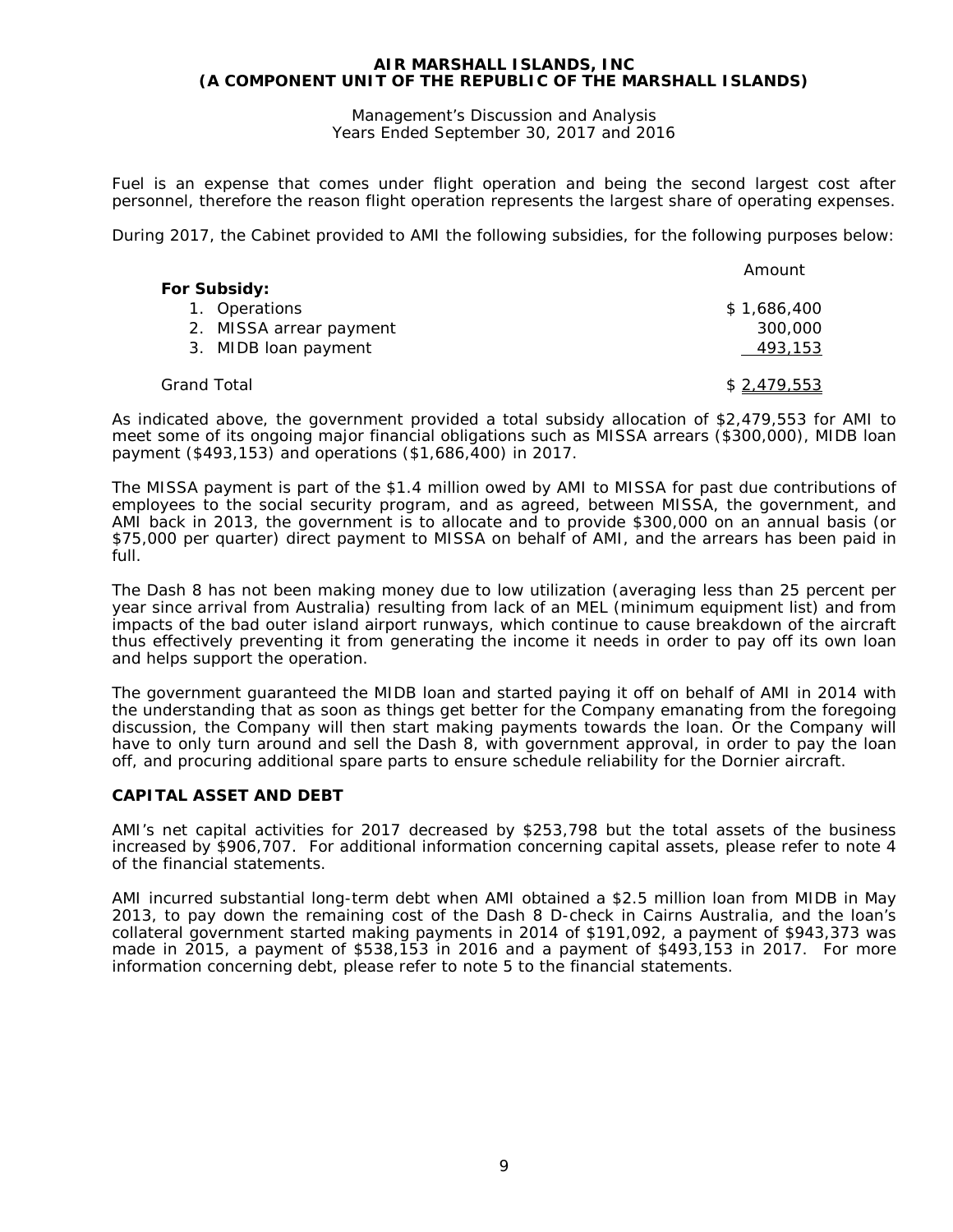Management's Discussion and Analysis Years Ended September 30, 2017 and 2016

# **CASH FLOW**

AMI received from its customers \$4,300,274 in 2017 and \$4,089,139 in 2016, in cash, respectively.

During the year ended September 30, 2017, the Company turned around and paid its vendors for goods and services and payroll for its employees in the amount \$2,107,562 and \$1,479,823, respectively, leaving a cash surplus from operations of \$712,889, whereas in 2016 AMI had a cash surplus of \$662,095. Additionally, the operating subsidies from the government in 2017 assisted in operations continuing "business as usual".

Management's Discussion and Analysis for the year ended September 30, 2016 is set for in the report on the audit of AMI's financial statements dated April 21, 2017. That Discussion and Analysis explains the major factors impacting the FY 2016 financial statements and may be obtained from the contact information below.

#### **CURRENT ECONOMIC OUTLOOK**

Being a small open and highly susceptible economy to world events, coupled with being highly dependent on funding from the US Government through the compact and federal funding which represents up to 60% or more of annual government budget of \$150 million, which is almost on a same bar with the nominal GDP, the Marshall Islands would continue to be exposed towards external shocks, economic calamities, and risks, such as the 2008 and 2009 global energy crisis that sent ripple effects throughout the world economy as cost of fuel and everything else skyrocketed to new unprecedented heights, and had immediate adverse impact on the local economy.

Prior to the energy crisis, cost of jet fuel used to be around \$2 a gallon, but today it is near \$3.55 a gallon, and with today's situation around the globe coupled with the demand for the fuel, the world price for fuel is not going back to the pre-crisis level. Therefore, the increase in fuel cost since the crisis has effectively increased the cost of operation for the Company by at least 15% per year.

With operating losses of \$0.16 million and \$0.03 million in 2017 and 2016, respectively, the annual subsidies and contributions from the central government has been essential in sustaining the airline's services. It will be VERY important for Government contributions to continue for the Company in the short to medium-terms until the country's economic condition improves through increased tourism and other economic growth activities. Furthermore, with aging Dornier 228 and the Dash 8 aircraft, which were built more than 20 years ago, coupled with the need for better airport runways and adequate spare parts provisioning to ensure schedule reliability, reduction of AOG and etc.; the need for serious action on such will be more important.

#### **ROLE OF BOARD AND MANAGEMNET**

AMI management and board can only do so much in terms of streamlining operations and reining in costs and improving performance, but this will not create a much visible change on operation if the following challenges and predicaments to the airline, continue to exist:

- 1. Deteriorated and dilapidated airport runways and ramps in the outer islands that continue to cause great and costly damages to the aircrafts;
- 2. Insufficient spare parts for the aircrafts; and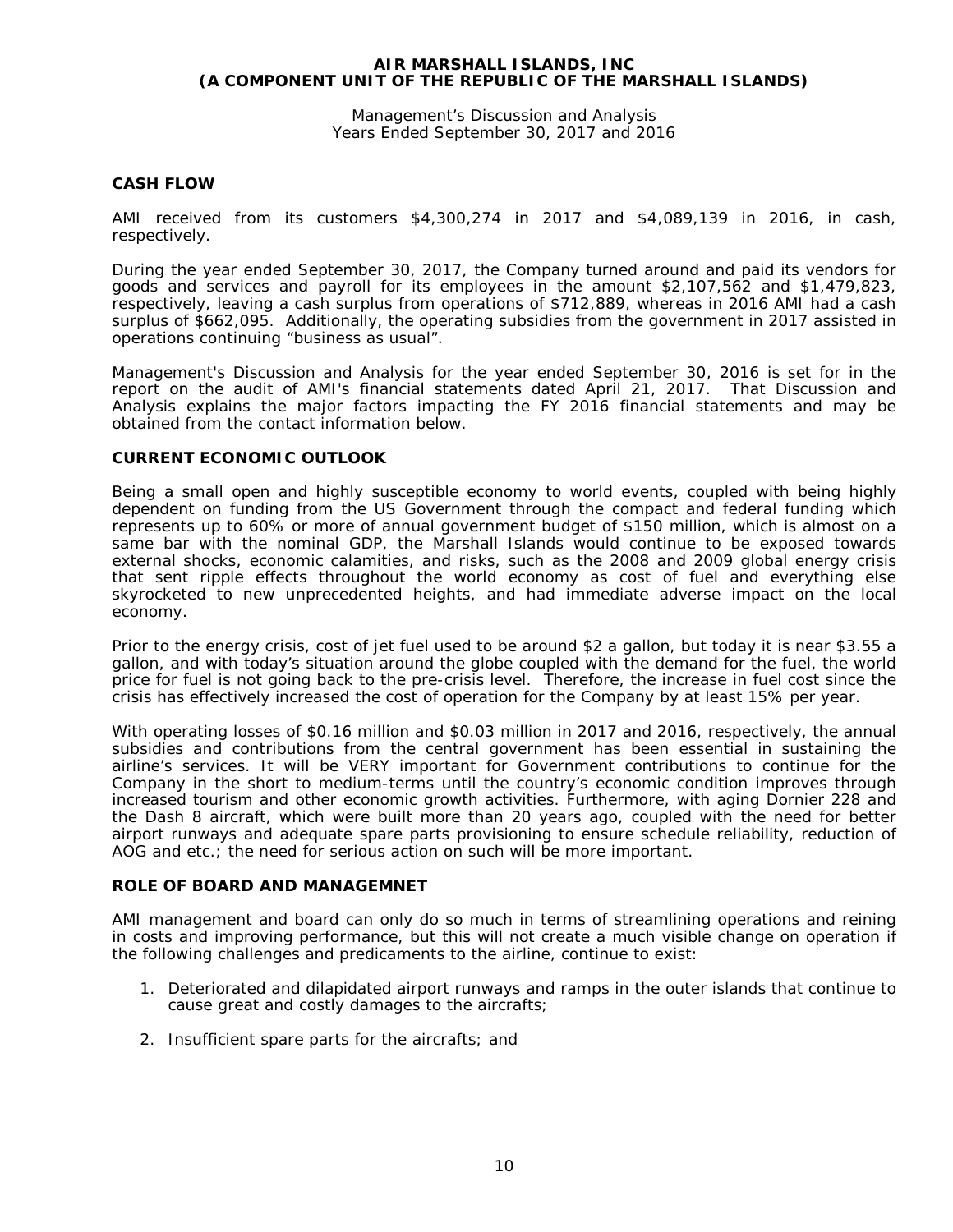#### Management's Discussion and Analysis Years Ended September 30, 2017 and 2016

3. Deteriorating Hangar at the Majuro airport, which is urgently needed to house everyone under one roof, to increase efficiency and economy throughout the whole company which because the offices are so spread out as the Main Office is in Uliga while Maintenance and Spare Parts departments are at the hangar and Flight Operations and Traffic at the main terminal, hindering and efficient communication and timely response to problems between departments whenever they occur.

# **WAY FORWARD AND FUTURE SUSTAINABILITY**

AMI presented a new strategic Business Plan (BP) which was developed by the Company as a compass for the period 2016 - 2018 to chart the Company's future operating course.

In short, the BP's mission statement is:

- 1. Provide domestic air services that are safe, reliable and commercially viable for the benefit of the travelling public and in support of industries such as tourism, that rely on air service for their success.
- 2. Support growth of in-bound travel and export by carrying out activities in support of these objectives, including the provision of commercially viable regional services.
- 3. Provide medical evacuation, humanitarian relief, search & rescue and related services when required.

In order to achieve the above, the BP's *6 Rs* has been altered to **3 Rs** (three goals) as AMI relies on RMI subsidy funding, the 3 Rs must be implemented and these goals are:

# *Goal 1: "Repair" of outer island airstrips;*

# *Goal 2: "Reverse" our loss making; and*

#### *Goal 3: "Renew" our operation.*

We strongly believe that implementation of these three goals through adequate support of the Cabinet and the Board would enable AMI, in spite of all abovementioned challenges, to achieve each individual goal and once achieved the 4<sup>th</sup> R – **Restrict reliance on state subsidy** can be implemented.

AMI strongly believes the goals; "**Rebuild" our financial base** and "**Restore" our service reliability** is work in progress and would be achieved.

Therefore, achievement of success will depend very much on an unabated and continuous government support to the national airline (AMI) over the next few years.

#### **KEY ACHIEVEMENTS SUBSEQUENT TO FY2017**

#### *Goal 3: "Renew" our operation;*

- o One of the objectives was to invest in an Accounting Software which has been implemented effective January 2018, software known as Abila MIP Fund Accounting.
- **Goal 2: "Reverse" our loss making:** objectives as per below;
	- o AMI is working to invest in parts such as repairs and overhauls so that it reduces the AOG and this will result in a steady stream of revenues.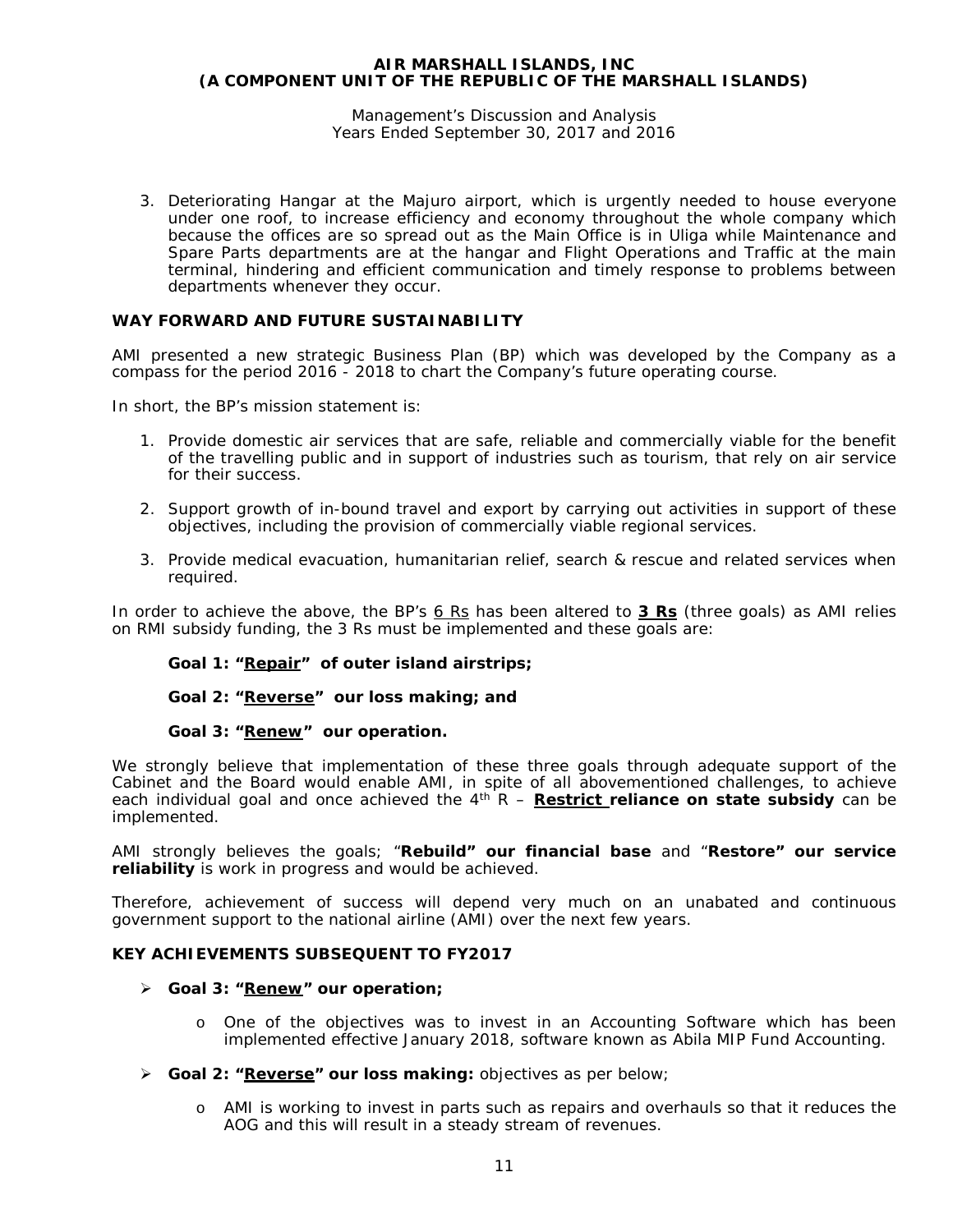Management's Discussion and Analysis Years Ended September 30, 2017 and 2016

# **KEY ACHIEVEMENTS SUBSEQUENT TO FY2012, CONTINUED**

o AMI is working very closely with suppliers in restoring supplier confidence and trying to negotiate 30-day trial credit terms which eases the cash flow and assist in AOG situations.

# **ADDITIONAL FINANCIAL AND OTHER INFORMATION**

This MD&A was designed to provide AMI's customers and other stakeholders with an overview of the Company's operations and financial condition as at 30<sup>th</sup> September 2017, and its vision for future sustainability. Should the readers have questions regarding the information provided in this report, or wish to request for additional financial information, kindly contact the AMI's General Manager & CEO at P.O. Box 1319, Majuro, Marshall Islands, MH 96960; Telephone (692) 625- 3731; Fax (692) 625-3730; Email Address: [gm@airmarshallislands](mailto:gm@airmarshallislands)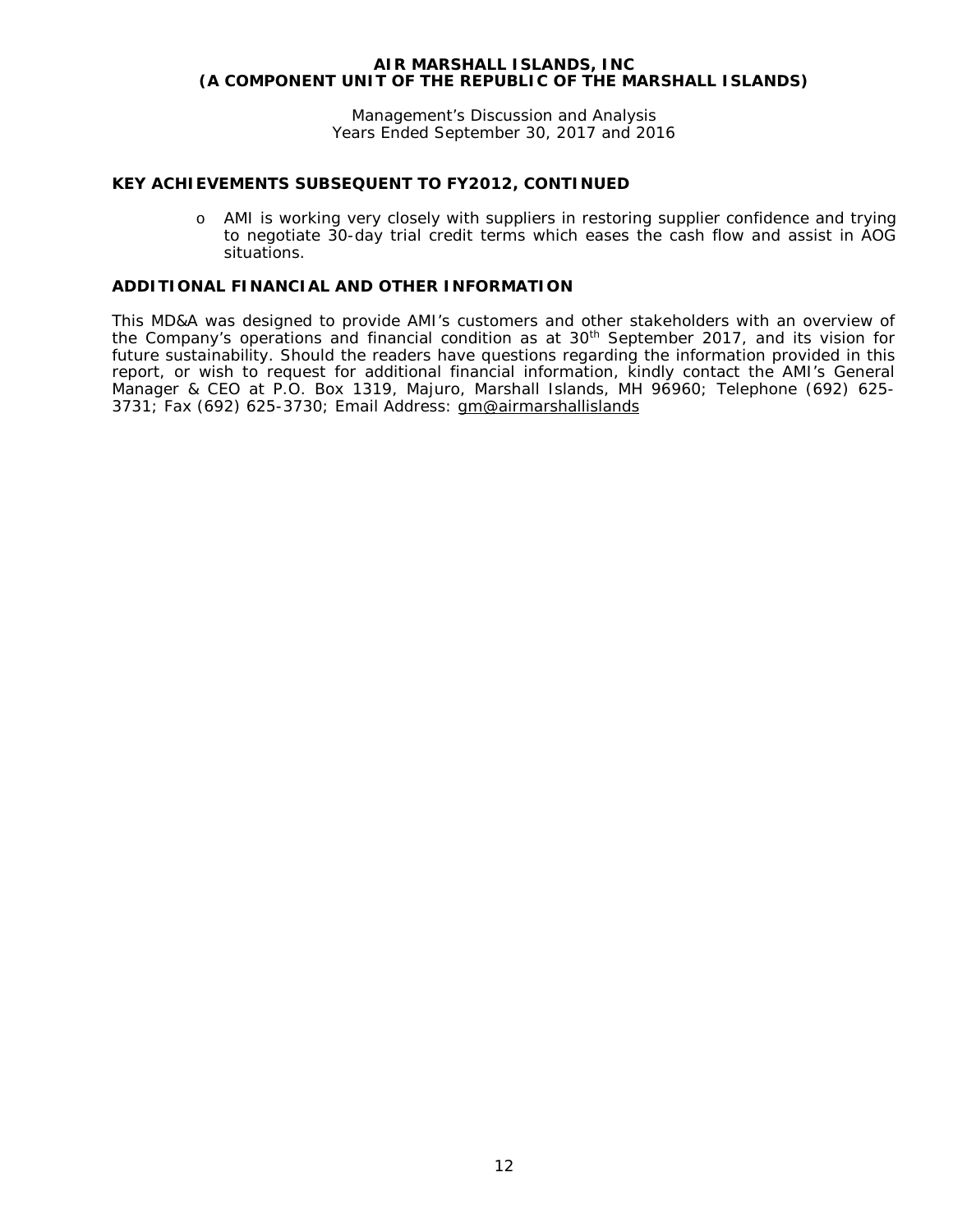#### **AIR MARSHALL ISLANDS, INC. (A Component Unit of the Republic of the Marshall Islands)**

# Statements of Net Position September 30, 2017 and 2016

| <b>ASSETS</b>                                                                                                                                                                             | 2017                                                                            | 2016                                                                     |
|-------------------------------------------------------------------------------------------------------------------------------------------------------------------------------------------|---------------------------------------------------------------------------------|--------------------------------------------------------------------------|
| Current assets:<br>Cash                                                                                                                                                                   | \$<br>1,751,843 \$                                                              | 556,573                                                                  |
| Receivables:<br>Trade<br>Employees<br>Affiliates                                                                                                                                          | 89,121<br>33,752<br>144,641                                                     | 524,615<br>176,489<br>153,606                                            |
| Less allowance for doubtful receivables                                                                                                                                                   | 267,514<br>(65, 837)                                                            | 854,710<br>(642, 474)                                                    |
| Receivables, net                                                                                                                                                                          | 201,677                                                                         | 212,236                                                                  |
| Expendable parts (net of allowance for obsolescence of<br>\$148,865 and \$146,973 at September 30, 2017 and 2016, respectively)<br>Prepaid expenses and deposits<br>Total current assets  | 614,062<br>137,349<br>2,704,931                                                 | 576,168<br>56,750<br>1,401,727                                           |
| Capital assets:<br>Depreciable capital assets, net of accumulated depreciation<br>and amortization<br>Long-term deposits                                                                  | 8,355,553<br>181,989                                                            | 8,609,351<br>123,434                                                     |
|                                                                                                                                                                                           | 8,537,542                                                                       | 8,732,785                                                                |
| LIABILITIES AND NET POSITION<br>Current liabilities:                                                                                                                                      | \$<br>11,242,473                                                                | \$<br>10,134,512                                                         |
| Current portion of long-term debt<br>Accounts payable<br>Social security taxes payable<br>Withholding taxes payable<br>Air traffic liability<br>Accrued expenses<br>Payable to affiliates | \$<br>761,435 \$<br>58,787<br>74,895<br>552,775<br>88,378<br>187,473<br>580,759 | 954,522<br>92,110<br>831,577<br>551,300<br>198,599<br>308,495<br>524,643 |
| <b>Total current liabilities</b>                                                                                                                                                          | 2,304,502                                                                       | 3,461,246                                                                |
| Noncurrent liabilities:<br>Advances from RepMar<br>Long-term debt, net of current portion                                                                                                 | 3,116,890                                                                       | 3,116,890<br>378,468                                                     |
| Total noncurrent liabilities                                                                                                                                                              | 3,116,890                                                                       | 3,495,358                                                                |
| <b>Total liabilities</b>                                                                                                                                                                  | 5,421,392                                                                       | 6,956,604                                                                |
| Commitments and contingencies                                                                                                                                                             |                                                                                 |                                                                          |
| Net position:<br>Net investment in capital assets<br>Unrestricted                                                                                                                         | 8,355,553<br>(2,534,472)                                                        | 8,609,351<br>(5, 431, 443)                                               |
| Total net position                                                                                                                                                                        | 5,821,081                                                                       | 3,177,908                                                                |
|                                                                                                                                                                                           | \$<br>11,242,473                                                                | \$<br>10,134,512                                                         |

See accompanying notes to financial statements.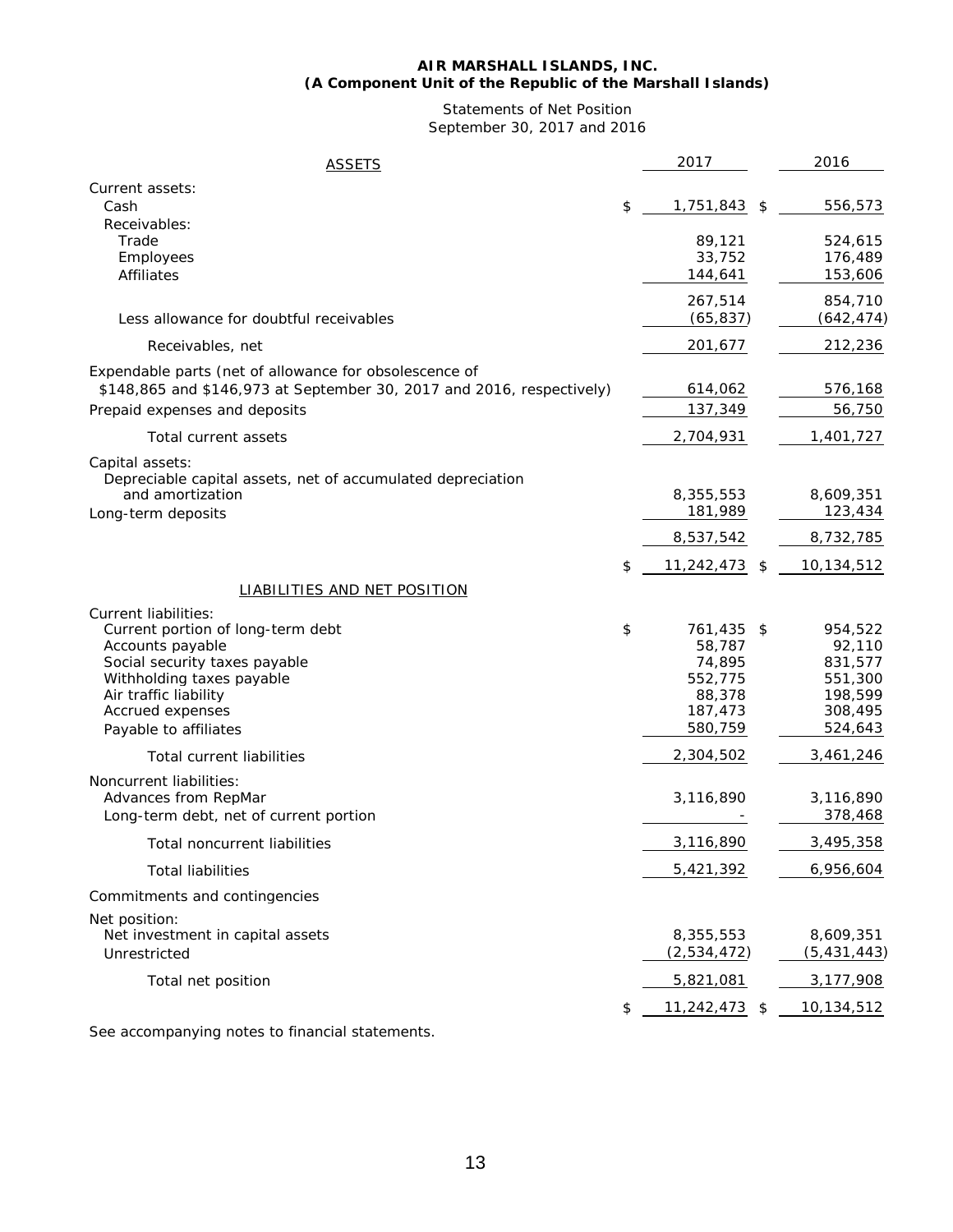# **AIR MARSHALL ISLANDS, INC. (A Component Unit of the Republic of the Marshall Islands)**

# Statements of Revenues, Expenses and Changes in Net Position Years Ended September 30, 2017 and 2016

|                                                                                                                                                                                 | 2017                                                                                 | 2016                                                                        |
|---------------------------------------------------------------------------------------------------------------------------------------------------------------------------------|--------------------------------------------------------------------------------------|-----------------------------------------------------------------------------|
| Operating revenues:<br>Passenger<br>Charter<br>Cargo<br>Ground handling<br>Fuel surcharge<br>Flight diversion<br>Other                                                          | \$<br>2,442,876 \$<br>729,573<br>486,902<br>245,700<br>202,889<br>185,413<br>106,583 | 1,882,858<br>909,716<br>510,333<br>235,560<br>158,532<br>242,081<br>166,357 |
| Total operating revenues                                                                                                                                                        | 4,399,936                                                                            | 4,105,437                                                                   |
| Operating expenses:<br>Flight operations<br>Depreciation and amortization<br>Maintenance<br>General and administrative<br>Aircraft and traffic servicing<br>Promotion and sales | 1,251,880<br>1,160,505<br>991,414<br>529,840<br>416,100<br>208,589                   | 1,211,263<br>1,057,240<br>684,334<br>563,104<br>409,064<br>208,220          |
| Total operating expenses                                                                                                                                                        | 4,558,328                                                                            | 4,133,225                                                                   |
| Operating loss                                                                                                                                                                  | (158, 392)                                                                           | (27, 788)                                                                   |
| Nonoperating revenues (expenses):<br>RepMar subsidy<br>Other nonoperating revenue<br>Interest expense                                                                           | 2,479,553<br>364,982<br>(42, 970)                                                    | 1,334,153<br>(98, 495)                                                      |
| Total nonoperating revenues (expenses), net                                                                                                                                     | 2,801,565                                                                            | 1,235,658                                                                   |
| Change in net position                                                                                                                                                          | 2,643,173                                                                            | 1,207,870                                                                   |
| Net position at beginning of year                                                                                                                                               | 3,177,908                                                                            | 1,970,038                                                                   |
| Net position at end of year                                                                                                                                                     | \$<br>5,821,081<br>\$                                                                | 3,177,908                                                                   |

See accompanying notes to financial statements.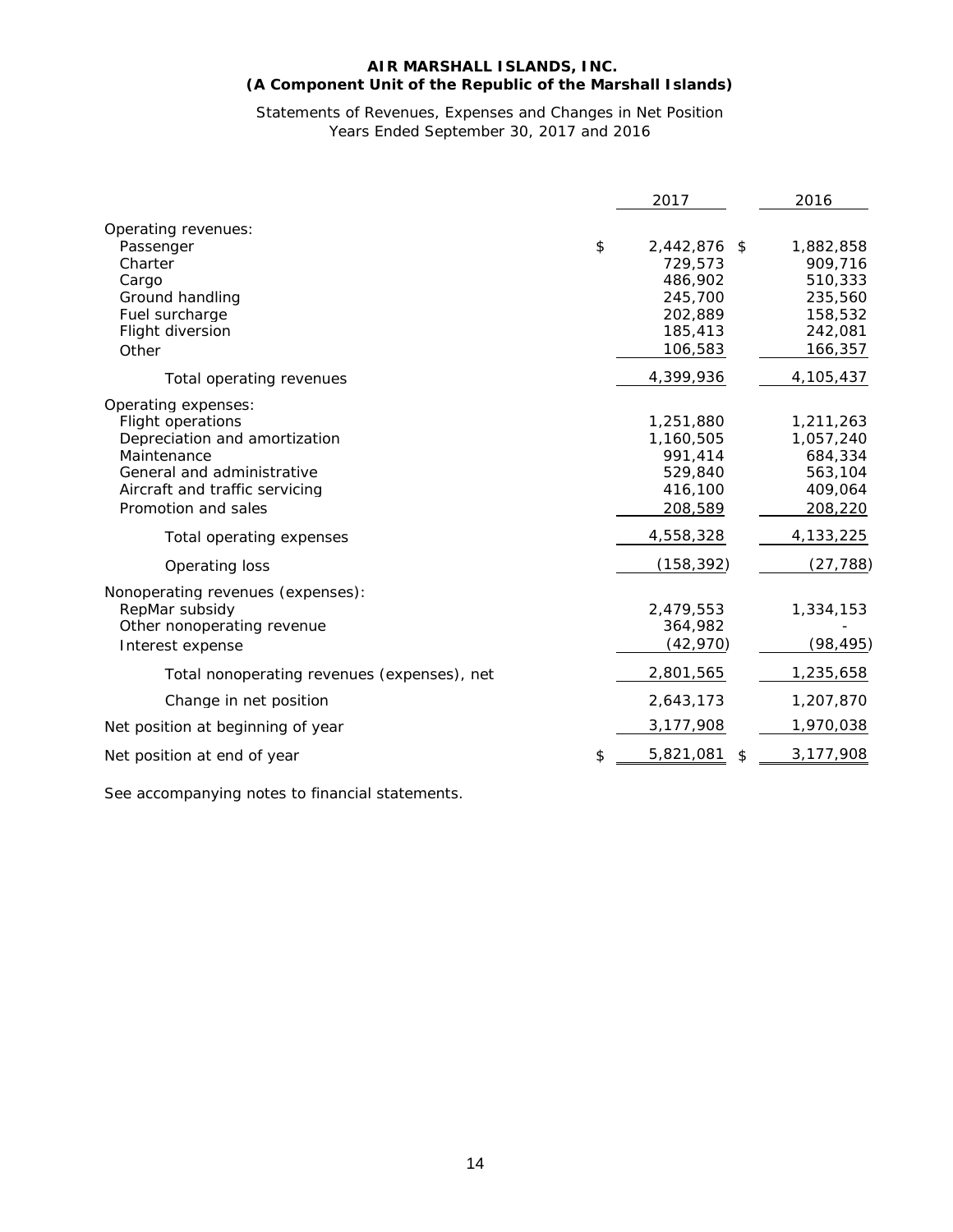#### **AIR MARSHALL ISLANDS, INC. (A Component Unit of the Republic of the Marshall Islands)**

# Statements of Cash Flows Years Ended September 30, 2017 and 2016

|                                                                                                                                                                       | 2017                                                 | 2016                                      |
|-----------------------------------------------------------------------------------------------------------------------------------------------------------------------|------------------------------------------------------|-------------------------------------------|
| Cash flows from operating activities:<br>Cash received from customers<br>Cash payments to suppliers for goods and services<br>Cash payments to employees for services | \$<br>4,300,274 \$<br>(2, 107, 562)<br>(1, 479, 823) | 4,089,139<br>(2,080,779)<br>(1, 346, 265) |
| Net cash provided by operating activities                                                                                                                             | 712,889                                              | 662,095                                   |
| Cash flows from noncapital financing activities:<br>Operating subsidy received from RepMar                                                                            | 1,686,400                                            | 496,000                                   |
| Cash flows from capital and related financing activities:<br>Acquisition of property and equipment<br>Principal repayments of long-term debt<br>Interest paid         | (965, 262)<br>(78, 402)<br>(160, 355)                | (620, 566)<br>(75,000)<br>(652)           |
| Net cash used for capital and related financing activities                                                                                                            | (1, 204, 019)                                        | (696, 218)                                |
| Net change in cash                                                                                                                                                    | 1,195,270                                            | 461,877                                   |
| Cash at beginning of year                                                                                                                                             | 556,573                                              | 94,696                                    |
| Cash at end of year                                                                                                                                                   | \$<br>$1,751,843$ \$                                 | 556,573                                   |
| Reconciliation of operating loss to net cash provided by<br>operating activities:                                                                                     |                                                      |                                           |
| Operating loss<br>Adjustments to reconcile operating loss to net cash<br>provided by operating activities:                                                            | \$<br>$(158, 392)$ \$                                | (27, 788)                                 |
| Depreciation and amortization<br>(Increase) decrease in assets:<br>Receivables:                                                                                       | 1,160,505                                            | 1,057,240                                 |
| Trade                                                                                                                                                                 | 9,400                                                | (56, 568)                                 |
| Employees                                                                                                                                                             | (7,806)                                              | 20,068                                    |
| Affiliates                                                                                                                                                            | 8,965                                                | (87, 987)                                 |
| Expendable parts<br>Prepaid expenses and deposits<br>Increase (decrease) in liabilities:                                                                              | (37, 894)<br>(80, 599)                               | (205, 508)<br>(62, 296)                   |
| Accounts payable                                                                                                                                                      | (33, 323)                                            | (125, 165)                                |
| Social security taxes payable                                                                                                                                         | (91, 700)                                            | 5,036                                     |
| Withholding taxes payable<br>Air traffic liability                                                                                                                    | 1,475<br>(110, 221)                                  | 8,977<br>108,189                          |
| Accrued expenses                                                                                                                                                      | (3,637)                                              | 22,042                                    |
| Payable to affiliates                                                                                                                                                 | 56,116                                               | 5,855                                     |
| Net cash provided by operating activities                                                                                                                             | \$<br>712,889<br>\$                                  | 662,095                                   |
| Summary disclosure of noncash activities:                                                                                                                             |                                                      |                                           |
| RepMar subsidy<br>Long-term debt                                                                                                                                      | \$<br>793,153 \$<br>(493, 153)                       | 838,153<br>(458, 701)                     |
| Social security taxes payable                                                                                                                                         | (300,000)                                            | (300,000)                                 |
| Interest expense                                                                                                                                                      |                                                      | (79, 452)                                 |
|                                                                                                                                                                       | \$                                                   |                                           |
| Allowance for doubtful receivables                                                                                                                                    | \$<br>576.637 \$                                     |                                           |
| Trade receivables                                                                                                                                                     | (426, 094)                                           |                                           |
| Employee receivables                                                                                                                                                  | (150, 543)                                           |                                           |
|                                                                                                                                                                       | \$<br>\$                                             |                                           |
|                                                                                                                                                                       |                                                      |                                           |
| Other nonoperating revenue                                                                                                                                            | \$<br>364,982 \$<br>(364, 982)                       |                                           |
| Social security taxes payable                                                                                                                                         |                                                      |                                           |
|                                                                                                                                                                       | \$<br>\$                                             |                                           |
| Depreciable capital asset                                                                                                                                             | \$<br>\$                                             | 2,487,824                                 |
| Long-term deposits                                                                                                                                                    |                                                      | (2, 100, 000)                             |
| Nondepreciable capital assets                                                                                                                                         |                                                      | (387, 824)                                |
|                                                                                                                                                                       | \$<br>\$                                             |                                           |

See accompanying notes to financial statements.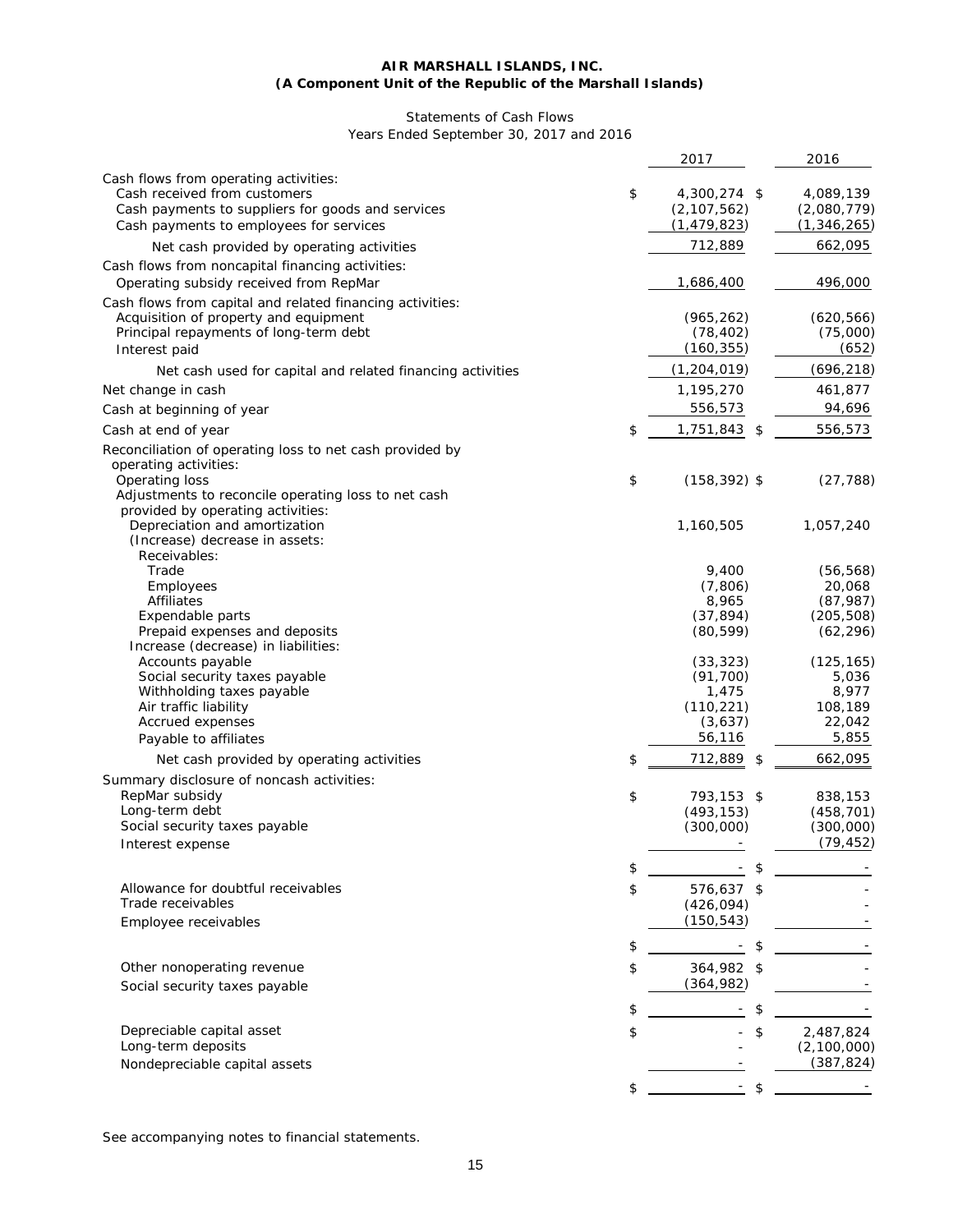Notes to Financial Statements September 30, 2017 and 2016

# (1) Organization

Air Marshall Islands, Inc. (AMI) was incorporated on October 12, 1989 to provide regular scheduled domestic and international passenger, charter and cargo service within and from the Marshall Islands. As of September 30, 2017, AMI operated a fleet of two Dornier Do228 aircraft and a single de Havilland Canada Dash 8 (DHC-8) Series 100 aircraft. During AMI's initial operating year, the Government of the Republic of Marshall Islands (RepMar) contributed equity capital (including amounts resulting from the merger with Airline of the Marshall Islands, Inc.) amounting to \$1,284,722. AMI is governed by a six-member Board of Directors appointed by the Cabinet of RepMar.

AMI's financial statements are incorporated into the financial statements of RepMar as a component unit.

#### (2) Summary of Significant Accounting Policies

The accounting policies of AMI conform to accounting principles generally accepted in the United States of America (GAAP), as applicable to governmental entities, specifically proprietary funds.

GASB Statement No. 34, *Basic Financial Statements - and Management's Discussion and Analysis - for State and Local Governments*, as amended by GASB Statement No. 37, *Basic Financial Statements - and Management's Discussion and Analysis - for State and Local Governments: Omnibus*, GASB Statement No. 38, *Certain Financial Statement Note Disclosures*, and GASB Statement No. 61, *The Financial Reporting Entity: Omnibus – an amendment of GASB Statements No. 14 and 34*, establish financial reporting standards for governmental entities, which require that management's discussion and analysis of the financial activities be included with the basic financial statements and notes and modifies certain other financial statement disclosure requirements.

To conform to these requirements, equity is presented in the following net position categories:

- Net investment in capital assets; capital assets, net of accumulated depreciation and related debt, plus construction or improvement of those assets.
- Unrestricted; net position that is not subject to externally imposed stipulations. Unrestricted net position may be designated for specific purposes by action of management or the Board of Directors or may otherwise be limited by contractual agreements with outside parties.

#### Basis of Accounting

Proprietary funds are accounted for on a flow of economic resources measurement focus. With this measurement focus, all assets and deferred outflows of resources, and liabilities and deferred inflows of resources associated with the operation of the fund are included in the statements of net position. Proprietary fund operating statements present increases and decreases in net position. The accrual basis of accounting is utilized by proprietary funds. Under this method, revenues are recorded when earned and expenses are recorded at the time liabilities are incurred.

#### Cash

Custodial credit risk is the risk that in the event of a bank failure, AMI's deposits may not be returned to it. Such deposits are not covered by depository insurance and are either uncollateralized or collateralized with securities held by the pledging financial institution or held by the pledging financial institution but not in the depositor-government's name. AMI does not have a deposit policy for custodial credit risk.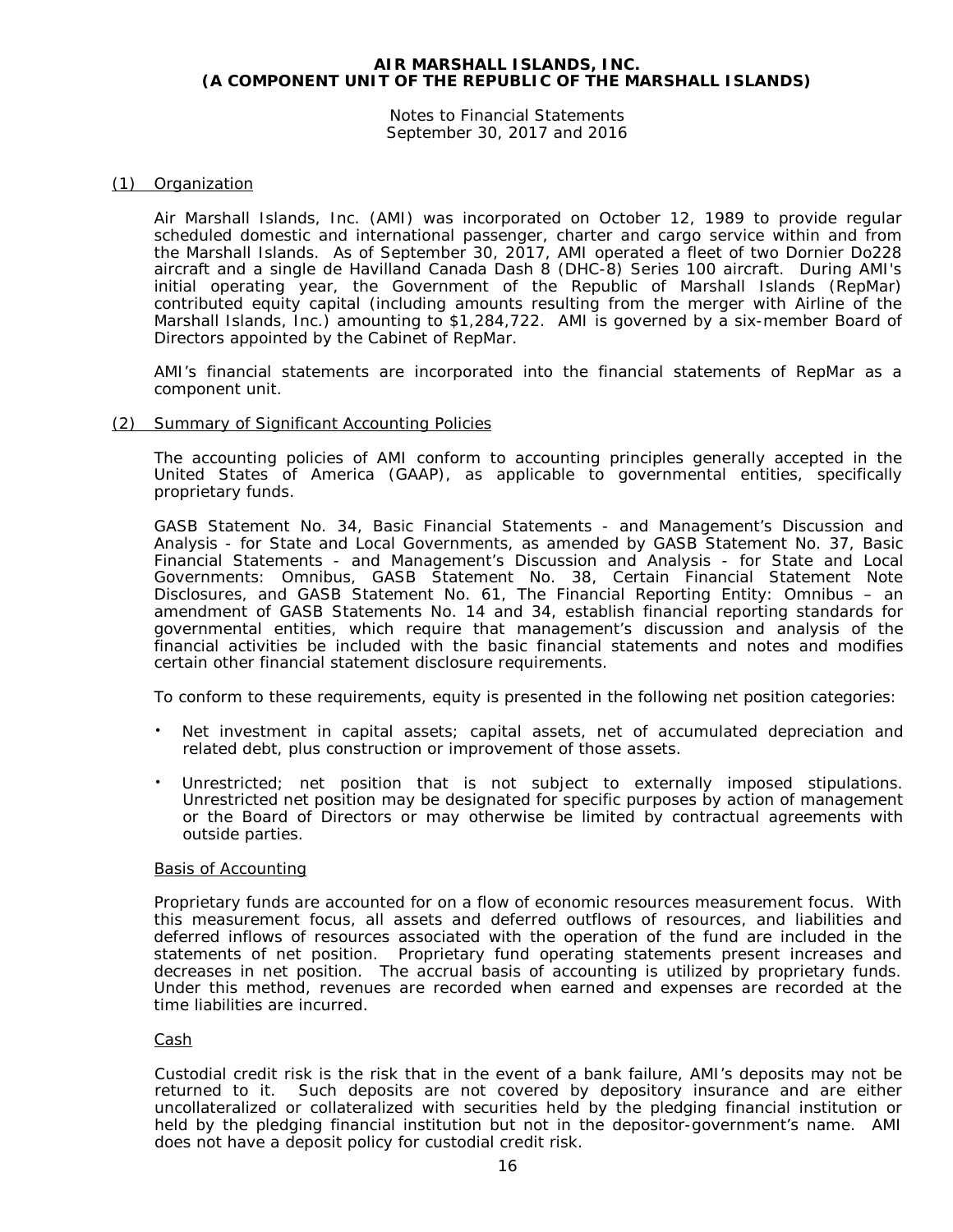Notes to Financial Statements September 30, 2017 and 2016

#### (2) Summary of Significant Accounting Policies, Continued

#### Cash, Continued

For purposes of the statements of net position and cash flows, cash is defined as cash on hand and cash held in demand and savings accounts. As of September 30, 2017 and 2016, the carrying amounts of cash were \$1,751,843 and \$556,573, respectively, and the corresponding bank balances were \$1,771,094 and \$608,599, respectively. As of September 30, 2017 and 2016, bank balances in the amount of \$1,756,993 and \$595,271, respectively, are maintained in a financial institution subject to Federal Deposit Insurance Corporation (FDIC) insurance. As of September 30, 2017 and 2016, bank deposits in the amount of \$250,000 were FDIC insured. As of September 30, 2017 and 2016, bank deposits of \$14,101 and \$13,328, respectively, are maintained in financial institutions not subject to depository insurance. AMI does not require collateralization of its cash deposits; therefore, deposit levels in excess of FDIC insurance coverage are uncollateralized. Accordingly, these deposits are exposed to custodial credit risk.

#### Receivables

Receivables from providing passenger, charter and cargo services are based on contracted prices, which are both interest free and uncollateralized and are primarily due from government agencies, businesses and individuals located within the Republic of the Marshall Islands. The allowance for doubtful receivables is stated at an amount which management believes will be adequate to absorb possible losses on receivables that may become uncollectible based on evaluations of the collectability of these receivables and prior collection experience. The allowance is established through a provision for losses on receivables charged to expense.

#### Expendable Parts

Flight equipment expendable parts are carried at the lower of average cost or net realizable value. An allowance for obsolescence is provided for flight equipment expendable parts to allocate the costs of these assets, less estimated residual value, over the useful lives of the related aircraft and engines.

#### Property and Equipment

Flight equipment and other property with a cost that equals or exceeds \$2,500 are capitalized, as well as major additions, betterments and renewals. Such assets are stated at cost. Aircraft maintenance and repairs are charged to operations as they are incurred. Depreciation of property and equipment and amortization of leasehold equipment are calculated on the straight-line method based on the estimated useful lives of the respective assets.

The estimated useful lives of these assets are as follows:

| Estimated                                        | <b>Useful Lives</b>               |
|--------------------------------------------------|-----------------------------------|
| Aircraft and improvements<br>Rotable spare parts | $10 - 15$ years<br>$5 - 10$ years |
| Plant and equipment                              | 5 years                           |
| Office furniture and equipment                   | $5 - 7$ years                     |
| Motor vehicles                                   | 3 years                           |
| <b>Building improvements</b>                     | 20 years                          |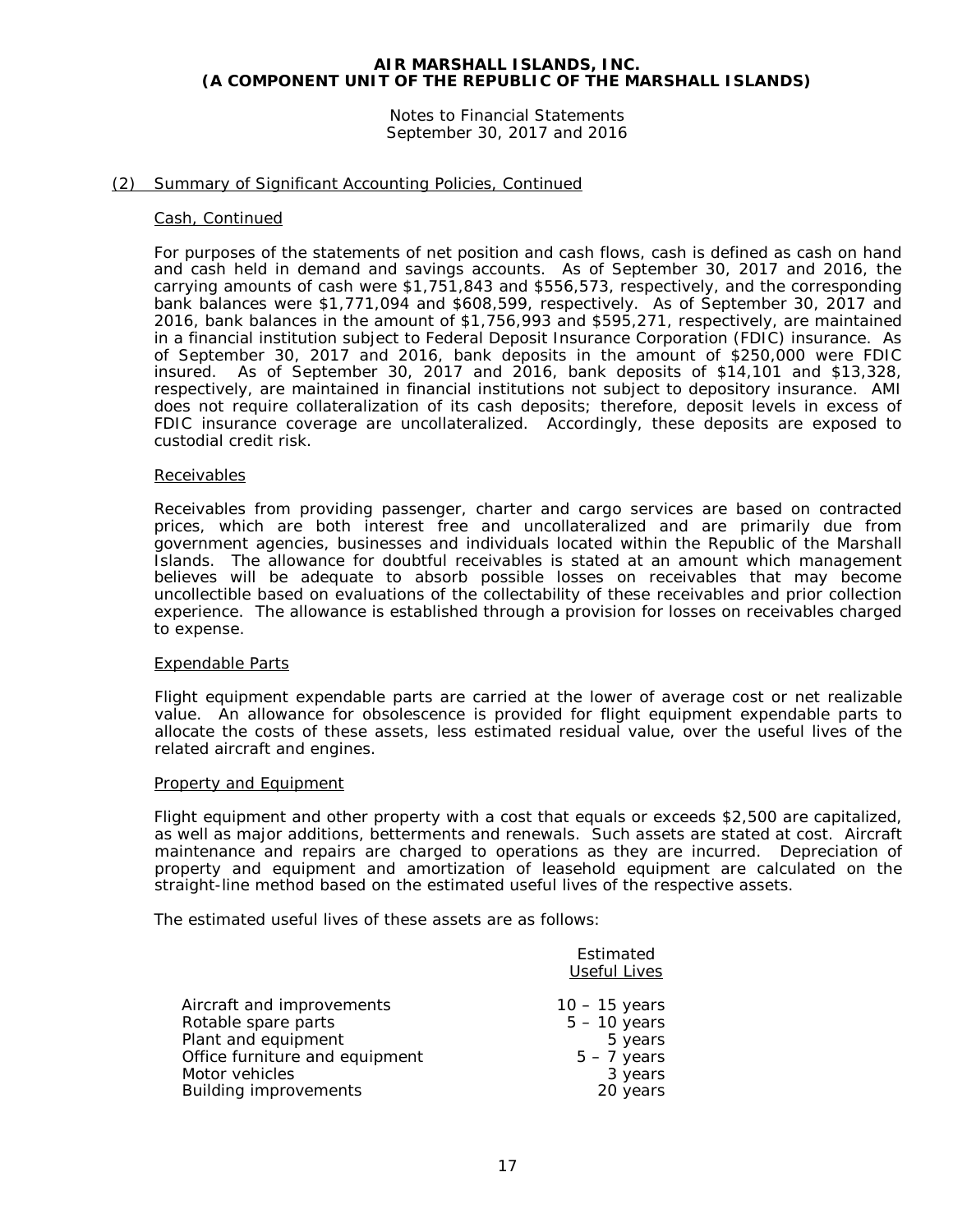Notes to Financial Statements September 30, 2017 and 2016

#### (2) Summary of Significant Accounting Policies, Continued

#### Property and Equipment, Continued

Modifications that significantly enhance the operating performance and/or extend the useful lives of property and equipment are capitalized and amortized over the remaining life of the asset. Costs associated with aircraft modifications that enhance the usefulness of the aircraft are capitalized and depreciated over the estimated remaining useful life of the aircraft or modification, whichever is lower.

#### Deferred Outflows of Resources

In addition to assets, the statement of net position will sometimes report a separate section for deferred outflows of resources. This separate financial statement element represents a consumption of net position that applies to a future period and so will not be recognized as an outflow of resources (deduction of net position) until then. AMI has no items that qualify for reporting in this category.

#### Compensated Absences

Vested or accumulated vacation leave is recorded as an expense and liability as the benefits accrue to employees. No liability is recorded for non-vesting accumulating rights to receive sick pay benefits. As of September 30, 2017 and 2016, the accumulated vacation leave liability amounted to \$46,326 and \$53,578, respectively, and is included within the statements of net position as accrued expenses.

#### Deferred Inflows of Resources

In addition to liabilities, the statement of net position will sometimes report a separate section for deferred inflows of resources. This separate financial statement element represents an acquisition of net position that applies to a future period and so will not be recognized as an inflow of resources (additions to net position) until then. AMI has no items that qualify for reporting in this category.

#### Revenue Recognition

AMI considers passenger and related charter and cargo revenues, and costs directly related to such revenues to be operating revenues and expenses. Revenues and expenses related to financing and other activities are reflected as non-operating.

Passenger revenue is recognized either when the transportation is provided or when unused tickets expire. The value of passenger tickets for future travel is included as air traffic liability. Charter and cargo revenues are recognized when the transportation is provided. Other components of other operating revenue are recognized as revenue when the related goods and services are provided.

#### Taxes

Corporate profits are not subject to income tax in the Republic of the Marshall Islands. The Government of the Republic of the Marshall Islands imposes a gross revenue tax of 3% on revenues. Pursuant to the Income Tax Act of 1989, as amended, revenue from domestic flights and operations of any government-owned corporation providing air transportation services are exempt from gross revenue tax. Accordingly, AMI is exempt from this tax relating to gross revenue.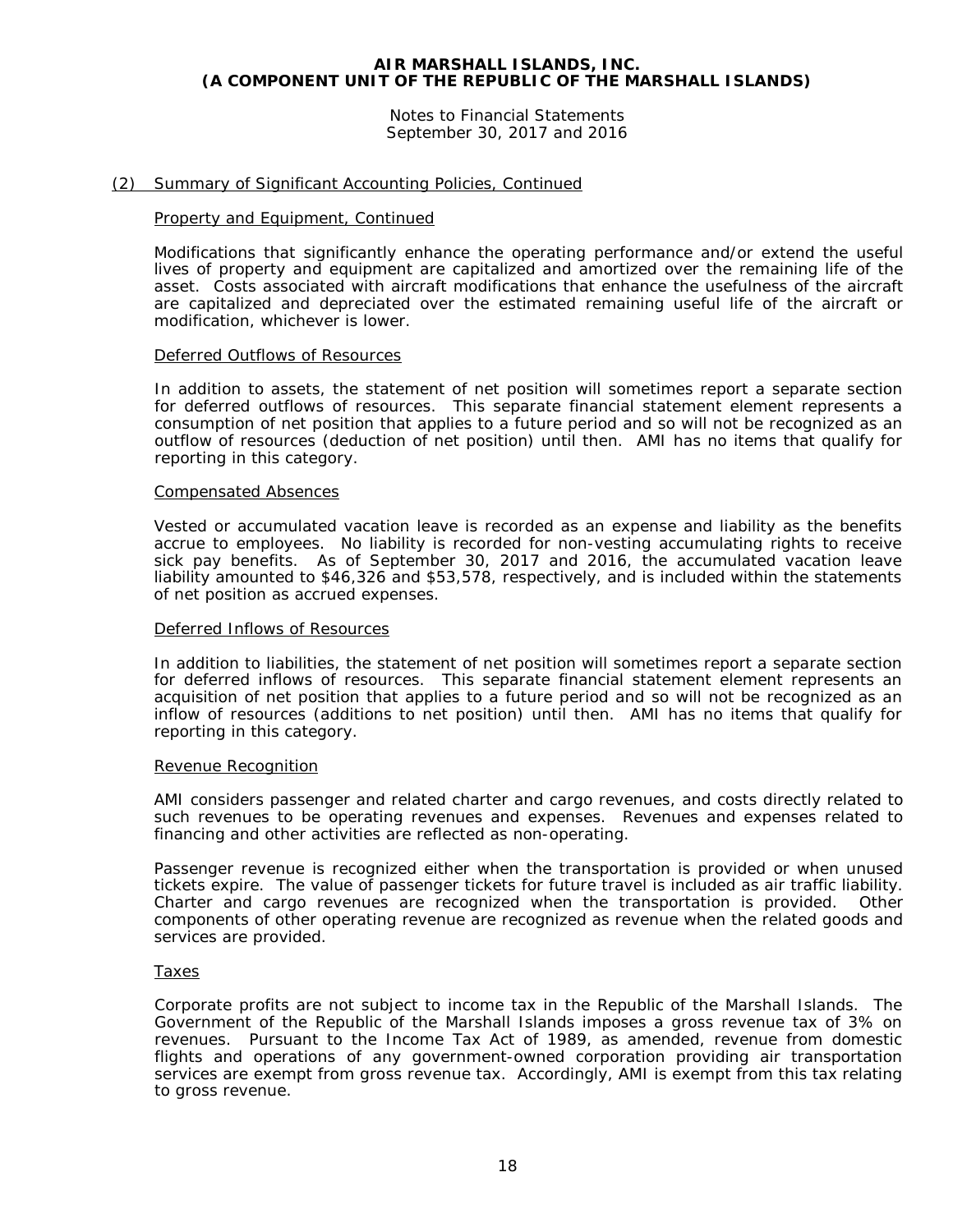Notes to Financial Statements September 30, 2017 and 2016

# (2) Summary of Significant Accounting Policies, Continued

#### **Estimates**

The preparation of financial statements in conformity with GAAP requires management to make estimates and assumptions that affect the reported amounts of assets and deferred outflows of resources, liabilities and deferred inflows of resources, and disclosure of contingent assets and liabilities at the date of the financial statements and the reported amounts of revenues and expenses during the reporting period. Actual results could differ from those estimates.

#### New Accounting Standards

During the year ended September 30, 2017, AMI implemented the following pronouncements:

- GASB Statement No. 73, *Accounting and Financial Reporting for Pensions and Related Assets That Are Not Within the Scope of GASB Statement 68, and Amendments to Certain Provisions of GASB Statements 67 and 68*, which aligns the reporting requirements for pensions and pension plans not covered in GASB Statements 67 and 68 with the reporting requirements in Statement 68.
- GASB Statement No. 74, *Financial Reporting for Postemployment Benefit Plans Other Than Pension Plans*, which replaces Statements No. 43, *Financial Reporting for Postemployment Benefit Plans Other Than Pension Plans, as amended*, and No. 57, *OPEB Measurements by Agent Employers and Agent Multiple-Employer Plans*, and addresses financial reporting requirements for governments whose employees are provided with postemployment benefits other than pensions (other postemployment benefits or OPEB).
- GASB Statement No. 77, *Tax Abatement Disclosures*, which requires governments that enter into tax abatement agreements to disclose certain information about the agreements.
- GASB Statement No. 78, *Pensions Provided through Certain Multiple-Employer Defined Benefit Pension Plans*, which addresses a practice issue regarding the scope and applicability of Statement No. 68, *Accounting and Financial Reporting for Pensions*.
- GASB Statement No. 80, *Blending Requirements for Certain Component Units - an amendment of GASB Statement No. 14*, which improves financial reporting by clarifying the financial statement presentation requirements for certain component units.
- GASB Statement No. 82, *Pension Issues - an amendment of GASB Statements No. 67, No. 68, and No. 73*, which addresses issues regarding (1) the presentation of payrollrelated measures in required supplementary information, (2) the selection of assumptions and the treatment of deviations from the guidance in an Actuarial Standard of Practice for financial reporting purposes, and (3) the classification of payments made by employers to satisfy employee (plan member) contribution requirements.

The implementation of these statements did not have a material effect on the accompanying financial statements.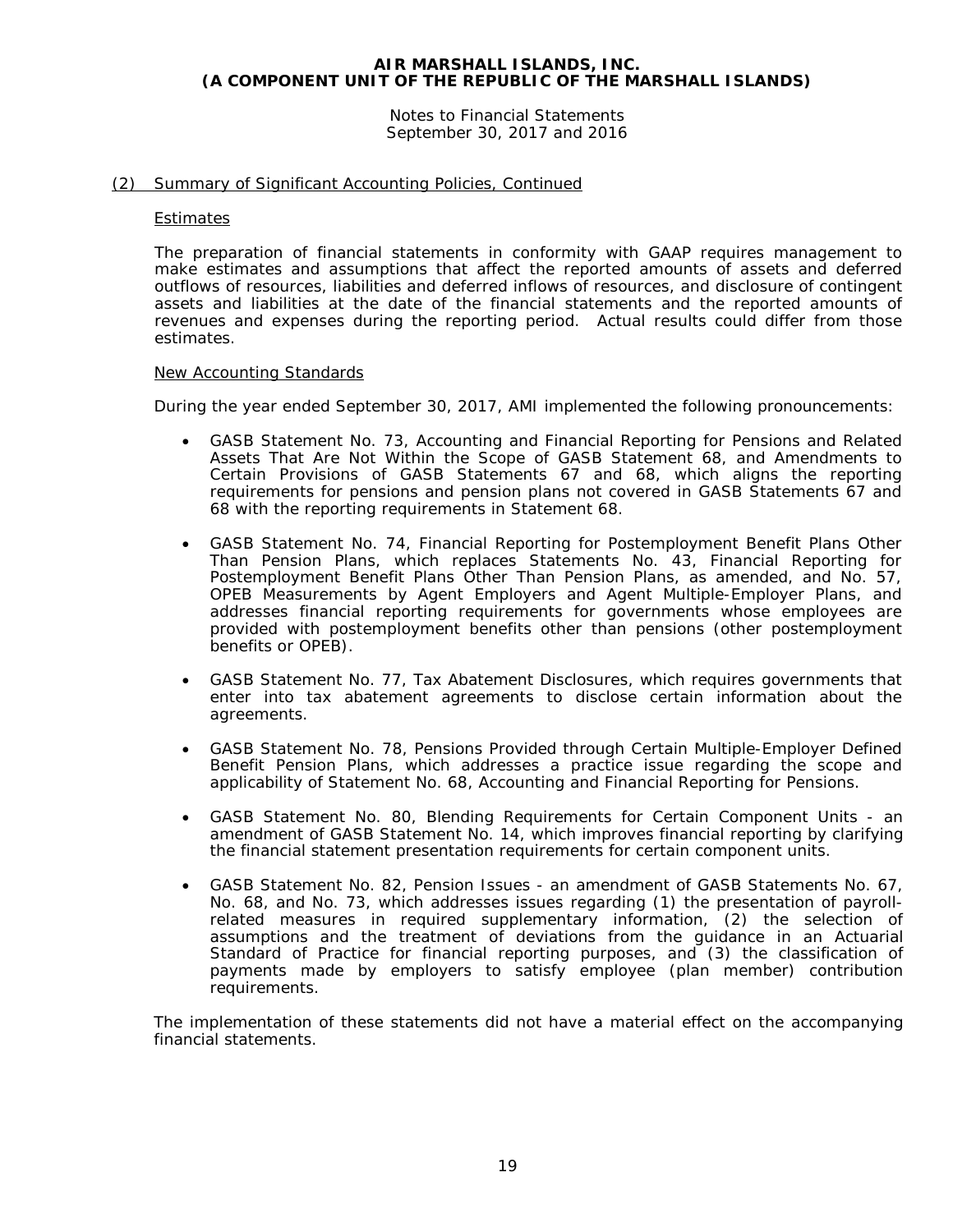Notes to Financial Statements September 30, 2017 and 2016

# (2) Summary of Significant Accounting Policies, Continued

#### New Accounting Standards, Continued

In June 2015, GASB issued Statement No. 75, *Accounting and Financial Reporting for Postemployment Benefits Other Than Pensions*, which replaces the requirements of Statements No. 45, *Accounting and Financial Reporting by Employers for Postemployment Benefits Other Than Pensions*, as amended, and No. 57, *OPEB Measurements by Agent Employers and Agent Multiple-Employer Plans*, and provides guidance on reporting by governments that provide OPEB to their employees and for governments that finance OPEB for employees of other governments. The provisions in Statement No. 75 are effective for fiscal years beginning after June 15, 2017. Management does not believe that the implementation of this statement will have a material effect on the financial statements.

In March 2016, GASB issued Statement No. 81, *Irrevocable Split-Interest Agreements,* which improves accounting and financial reporting for irrevocable split-interest agreements by providing recognition and measurement guidance for situations in which a government is a beneficiary of the agreement. The provisions in Statement No. 81 are effective for fiscal years beginning after December 15, 2016. Management does not believe that the implementation of this statement will have a material effect on the financial statements.

In November 2016, GASB issued Statement No. 83, *Certain Asset Retirement Obligations*, which addresses accounting and financial reporting for certain asset retirement obligations (AROs) associated with the retirement of a tangible capital asset. The provisions in Statement No. 83 are effective for fiscal years beginning after June 15, 2018. Management does not believe that the implementation of this statement will have a material effect on the financial statements.

In January 2017, GASB issued Statement No. 84, *Fiduciary Activities*, which establishes criteria for identifying fiduciary activities of all state and local governments. The provisions in Statement No. 84 are effective for fiscal years beginning after December 15, 2018. Management does not believe that the implementation of this statement will have a material effect on the financial statements.

In March 2017, GASB issued Statement No. 85, *Omnibus 2017*, which address practice issues that have been identified during implementation and application of certain GASB Statements including issues related to blending component units, goodwill, fair value measurement and application, and postemployment benefits (pensions and other postemployment benefits). The provisions in Statement No. 85 are effective for fiscal years beginning after June 15, 2017. Management does not believe that the implementation of this statement will have a material effect on the financial statements.

In May 2017, GASB issued Statement No. 86, *Certain Debt Extinguishment Issues*, which improves consistency in accounting and financial reporting for in-substance defeasance of debt. The provisions in Statement No. 86 are effective for fiscal years beginning after June 15, 2017. Management does not believe that the implementation of this statement will have a material effect on the financial statements.

In June 2017, GASB issued Statement No. 87, *Leases*, which establishes a single model for lease accounting based on the foundational principle that leases are financings of the right to use an underlying asset. The provisions in Statement No. 87 are effective for fiscal years beginning after December 15, 2019. Management has yet to determine whether the implementation of this statement will have a material effect on the financial statements.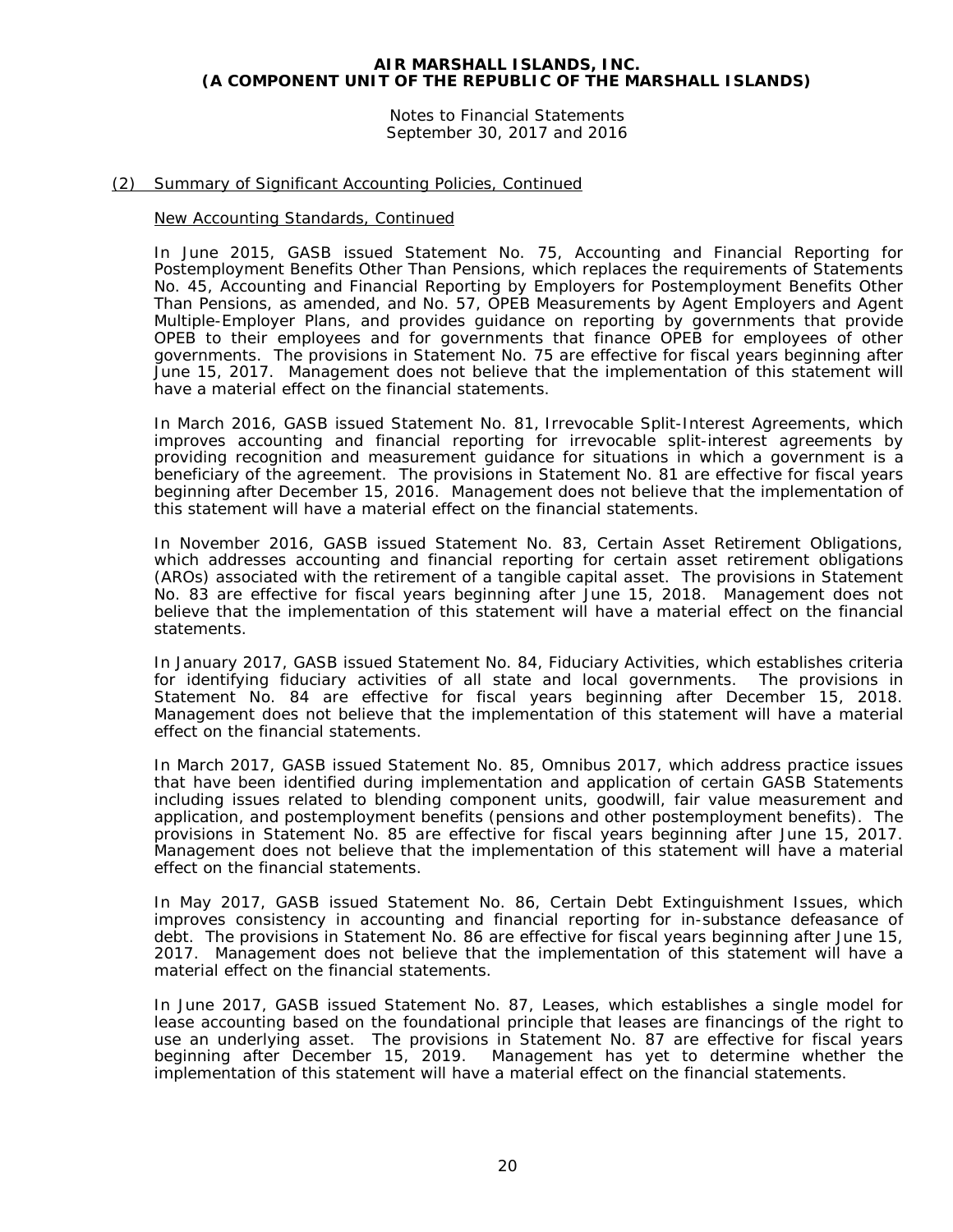Notes to Financial Statements September 30, 2017 and 2016

#### (3) Risk Management

AMI is exposed to various risks of loss related to torts; theft of, damage to, and destruction of assets; errors and omissions; injuries to employees; and natural disasters. AMI has elected to purchase commercial insurance from independent third parties for the risks of loss to which it is exposed. Settled claims from these risks have not exceeded commercial insurance coverage for the past three years.

#### (4) Property and Equipment

Capital asset activities for the years ended September 30, 2017 and 2016 were as follows:

|                                | October 1,<br>2016 | Additions        | Transfers            | September 30,<br>2017 |
|--------------------------------|--------------------|------------------|----------------------|-----------------------|
| Aircraft and improvements      | \$20,812,043       | \$<br>469,433    | \$<br>$\overline{a}$ | 21,281,476<br>\$      |
| Rotable spare parts            | 6,605,553          | 344,896          |                      | 6,950,449             |
| Plant and equipment            | 764,843            | 51,670           |                      | 816,513               |
| Office furniture and equipment | 750,362            | 15,708           |                      | 766,070               |
| Motor vehicles                 | 280,002            |                  |                      | 280,002               |
| Computer software              |                    | 25,000           |                      | 25,000                |
| <b>Building improvements</b>   | 17,880             |                  |                      | 17,880                |
|                                | 29,230,683         | 906,707          |                      | 30,137,390            |
| Less accumulated               |                    |                  |                      |                       |
| depreciation                   |                    |                  |                      |                       |
| and amortization               | (20,621,332)       | (1, 160, 505)    |                      | (21, 781, 837)        |
|                                | \$8,609,351        | $$-(253.798)$    | $\mathbb{S}$         | $$ -8,355,553$        |
|                                | October 1,         |                  |                      | September 30,         |
|                                | 2015               | <b>Additions</b> | <b>Transfers</b>     | 2016                  |
| Aircraft and improvements      | \$18,159,415       | 164,804<br>\$    | 2,487,824<br>\$      | 20,812,043<br>\$      |
| Rotable spare parts            | 6,213,896          | 391,657          |                      | 6,605,553             |
| Plant and equipment            | 740,978            | 23,865           |                      | 764,843               |
| Office furniture and equipment | 726,122            | 24,240           |                      | 750,362               |
| Motor vehicles                 | 264,002            | 16,000           |                      | 280,002               |
| <b>Building improvements</b>   | 17,880             |                  |                      | 17,880                |
|                                | 26,122,293         | 620,566          | 2,487,824            | 29,230,683            |
| Less accumulated               |                    |                  |                      |                       |
| depreciation                   |                    |                  |                      |                       |
| and amortization               | (19, 564, 092)     | (1,057,240)      |                      | (20, 621, 332)        |
|                                | 6,558,201          | (436, 674)       | 2,487,824            | 8,609,351             |
| Construction in progress       | 387,824            |                  | (387, 824)           |                       |
|                                | 6.946.025<br>\$    | (436.674)<br>\$  | \$2,100,000          | 8,609,351<br>\$       |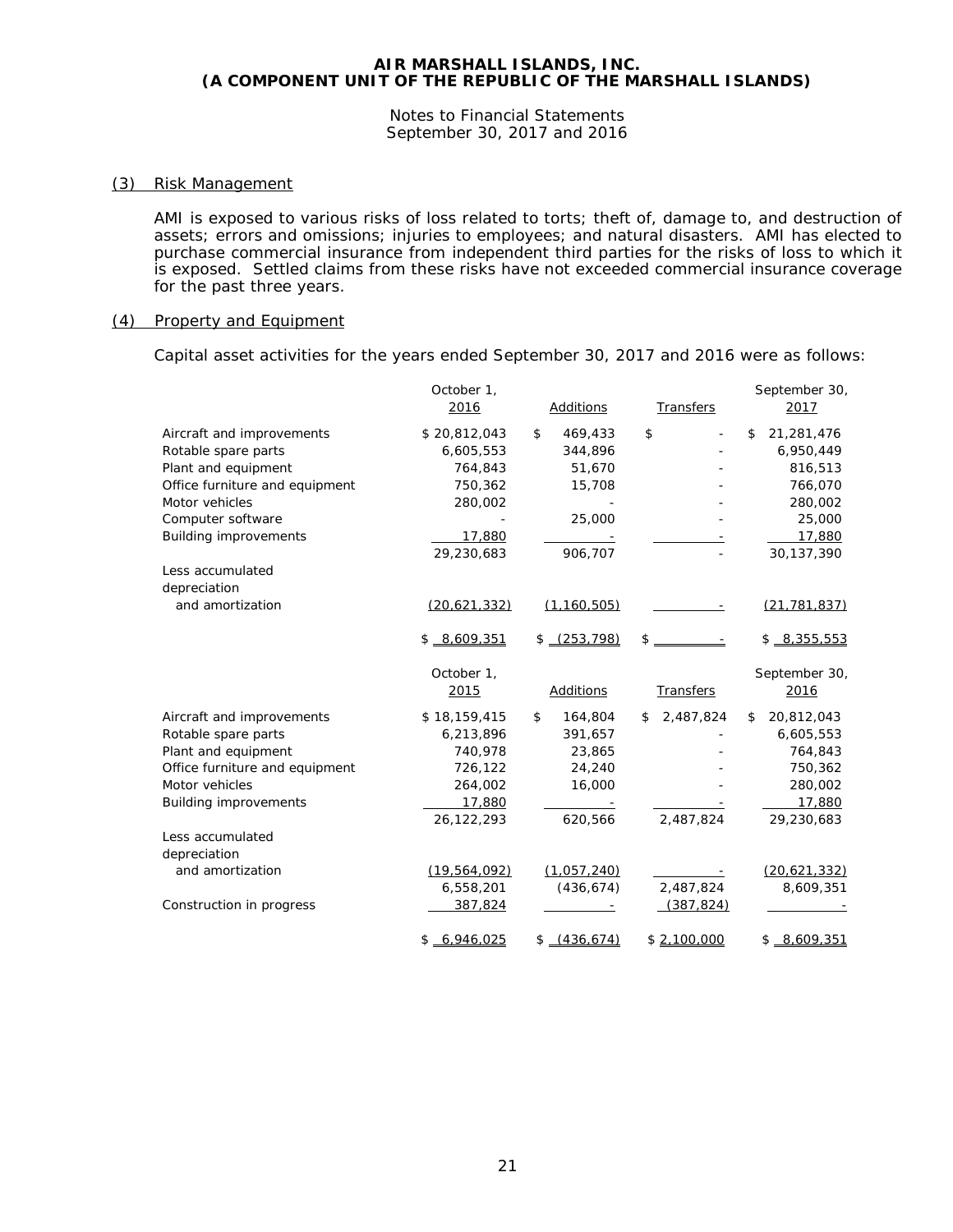Notes to Financial Statements September 30, 2017 and 2016

# (5) Long-Term Debt

A schedule of AMI's long-term debt as of September 30, 2017 and 2016, is as follows:

|                                                                                                                                                                                                                                                                                           | 2017          | 2016          |
|-------------------------------------------------------------------------------------------------------------------------------------------------------------------------------------------------------------------------------------------------------------------------------------------|---------------|---------------|
| Note payable to RMI Ports Authority<br>(RMIPA), due on March 30, 2013, interest<br>at 8% per annum, payable in monthly<br>installments of \$11,560, including interest.<br>This note is uncollateralized.                                                                                 | \$235,086     | \$<br>237,701 |
| payable to Marshall Islands<br>Note<br>Development Bank (MIDB), due on May 30,<br>2018, interest at 6.5% per annum, payable<br>in monthly installments of \$51,100,<br>including interest. The loan is collateralized<br>by the Dash 8 aircraft and a letter of<br>quarantee from RepMar. | 526,349       | 1.095.289     |
|                                                                                                                                                                                                                                                                                           | 761.435<br>S. | 1,332,990     |

Future repayment commitments are as follows:

| Year Ending<br>September 30 | Principal | Interest | Total      |
|-----------------------------|-----------|----------|------------|
| 2018                        | \$761,435 | 64,157   | \$ 825,592 |

Changes in long-term liabilities for the year ended September 30, 2017, were as follows:

|                | Balance     |                                |               | Balance       |               |
|----------------|-------------|--------------------------------|---------------|---------------|---------------|
|                | October 1,  |                                |               | September     | Due Within    |
|                | 2016        | Additions                      | Reductions    | 30, 2017      | One Year      |
| Notes payable: |             |                                |               |               |               |
| <b>RMIPA</b>   | 237,701     | \$<br>$\overline{\phantom{a}}$ | \$<br>(2,615) | \$<br>235,086 | \$<br>235,086 |
| <b>MIDB</b>    | 1,095,289   |                                | (568, 940)    | 526,349       | 526,349       |
|                | \$1,332,990 | \$                             | (571.555)     | \$761.435     | 761.435       |

Changes in long-term liabilities for the year ended September 30, 2016, were as follows:

|                | Balance       |                                |            |                          | Balance       |               |
|----------------|---------------|--------------------------------|------------|--------------------------|---------------|---------------|
|                | October 1,    |                                |            |                          | September     | Due Within    |
|                | 2015          | Additions                      | Reductions |                          | 30, 2016      | One Year      |
| Notes payable: |               |                                |            |                          |               |               |
| RMIPA          | 237,701<br>\$ | \$<br>$\overline{\phantom{a}}$ | \$         | $\overline{\phantom{a}}$ | \$<br>237,701 | \$<br>237.701 |
| <b>MIDB</b>    | 1,628,990     |                                |            | (533, 701)               | 1.095.289     | 716,821       |
|                | \$1.866.691   |                                |            | (533.701)                | 1.332.990     | 954.522       |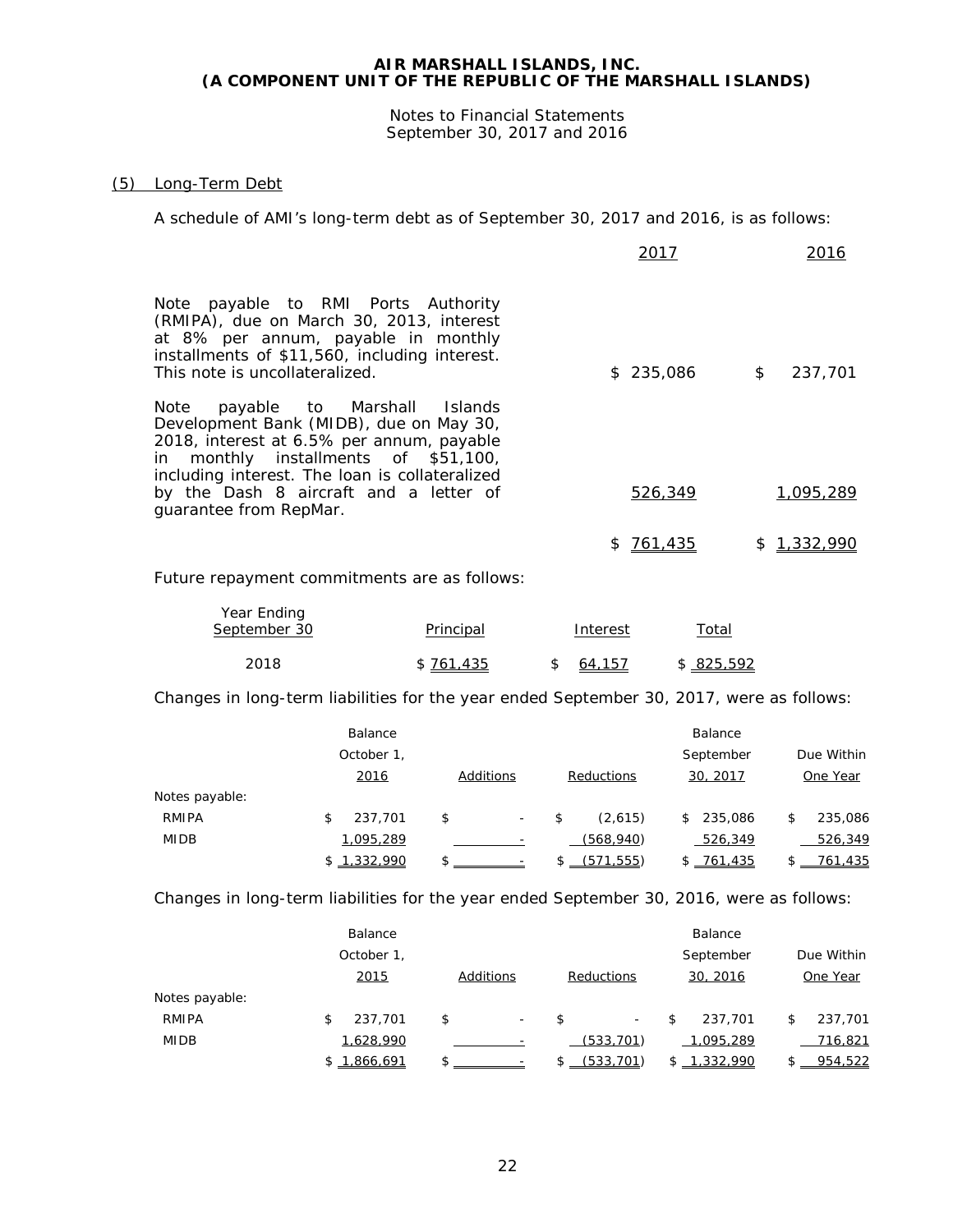Notes to Financial Statements September 30, 2017 and 2016

#### (6) Related Party Transactions

AMI is a component unit of RepMar and is therefore affiliated with all RepMar-owned and affiliated entities, including the Marshall Islands Development Bank (MIDB) and the RMI Ports Authority (RMIPA). AMI's airline service is provided to RepMar and all RepMar-owned and affiliated entities. Services are extended to these entities at the same terms and conditions provided to third parties.

AMI utilizes services from certain affiliated entities at substantially the same terms and conditions as those incurred from third parties.

During the years ended September 30, 2017 and 2016, AMI received cash operating subsidies from RepMar of \$1,686,400 and \$496,000, respectively, as well as non-cash operating subsidies of \$793,153 and \$838,153, respectively. Non-cash operating subsidies represent payments made by RepMar on behalf of AMI for debt settlement of a loan payable to MIDB of \$493,153 and \$538,153, respectively, and payment of delinquent contributions to MISSA of \$300,000 and \$300,000, respectively.

A summary of related party transactions as and for the years ended September 30, 2017 and 2016, is as follows:

|                                         |   |                      |    | 2017      |      |                |   |                 |
|-----------------------------------------|---|----------------------|----|-----------|------|----------------|---|-----------------|
|                                         |   | Receivables          |    | Revenues  |      | Payables       |   | Expenses        |
| RepMar<br>RMIPA                         | S | 103,080<br>525       |    | \$827,366 | - \$ | 623<br>575,109 | S | 5,738<br>53,494 |
| Marshall Islands National               |   |                      |    |           |      |                |   |                 |
| <b>Telecommunications Authority</b>     |   | 2,505                |    | 3,131     |      |                |   | 37,918          |
| Marshalls Energy Company, Inc.          |   | 67                   |    | 666       |      | 2.798          |   | 32,756          |
| Other                                   |   | 38,464               |    | 48,183    |      | 2,229          |   | 54,213          |
| Less allowance for doubtful receivables |   | 144,641<br>(46, 734) | S. | 879.346   |      | \$580.759      | S | 184,119         |

\$ 97,907

|                                         |                       |   | 2016      |    |            |      |                 |
|-----------------------------------------|-----------------------|---|-----------|----|------------|------|-----------------|
|                                         | Receivables           |   | Revenues  |    | Payables   |      | <b>Expenses</b> |
| RepMar                                  | \$<br>128,118         |   | \$714,744 | -S |            | $-5$ | 9,594           |
| RMIPA                                   |                       |   | 1.775     |    | 521,615    |      | 49,977          |
| Marshall Islands National               |                       |   |           |    |            |      |                 |
| <b>Telecommunications Authority</b>     |                       |   | 3.630     |    |            |      | 33,768          |
| Marshalls Energy Company, Inc.          |                       |   | 648       |    | 2.916      |      | 35,258          |
| Other                                   | 25,488                |   |           |    | 112        |      |                 |
| Less allowance for doubtful receivables | 153,606<br>(117, 183) | S | 720,797   |    | \$ 524,643 | S    | 128,597         |

\$ 36,423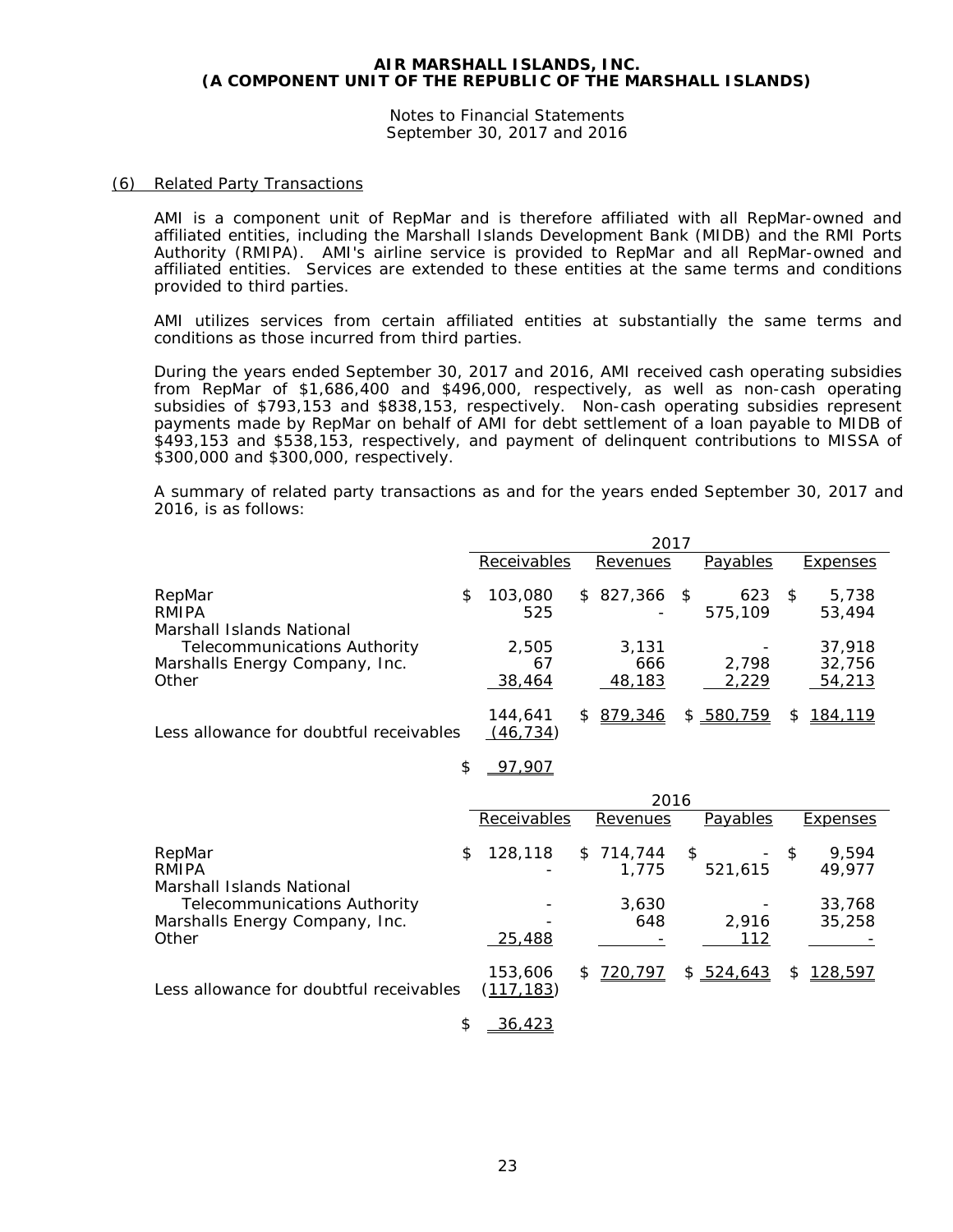Notes to Financial Statements September 30, 2017 and 2016

# (6) Related Party Transactions, Continued

A summary of advances from RepMar as of September 30, 2017 and 2016, follows:

| Advances in accordance with Cabinet Minute C.M.<br>\$2,000,000<br>150 (2002), no interest and due in May 2008.                                                                                                | \$2,000,000 |
|---------------------------------------------------------------------------------------------------------------------------------------------------------------------------------------------------------------|-------------|
|                                                                                                                                                                                                               |             |
| Transfer of note payable to a bank for payable to an<br>affiliate as a result of the bank seizing TCD collateral<br>belonging to MIDB, terms and interest rate are<br>currently under negotiation.<br>988,574 | 988,574     |
| Funding assistance in accordance with Cabinet<br>Minute C.M. 118 (2007), no interest, on a                                                                                                                    |             |
| reimbursable basis.<br>128,316                                                                                                                                                                                | 128,316     |
| \$3,116,890                                                                                                                                                                                                   | \$3,116,890 |

AMI does not expect that RepMar will pursue collection of the above advances prior to September 30, 2018. Accordingly, such have been presented as long-term liabilities within the accompanying financial statements.

At September 30, 2017 and 2016, AMI is liable to the Marshall Islands Social Security Administration (MISSA) for certain delinquent employee and employer contributions in the amount of \$74,895 and \$831,577, respectively, which includes related penalties and interest. On December 28, 2010, AMI entered into a promissory note with MISSA in the amount of \$1,059,068 associated with these delinquent contributions. The note bears interest at 12% per annum with monthly payments of \$15,000 commencing January 10, 2011. In addition, a \$50,000 payment is due on or before January 31, 2011 and another on or before April 30, 2011. On September 23, 2011, MISSA filed suit against AMI for defaulting on the above promissory note. On November 30, 2012, the High Court entered judgment against AMI in favor of MISSA for \$1,411,985, inclusive of penalties relating to delinquent contributions (see Note 8). During the years ended September 30, 2017 and 2016, RepMar made payments to MISSA on behalf of AMI of \$300,000 associated with this court judgment. On December 3, 2015, the High Court entered an additional judgment in favor of MISSA against AMI for \$367,836 (inclusive of penalties, court costs and attorney's fees) for non-payment of delinquent employee and employer contributions. On October 10, 2016, MISSA waived \$160,127 of penalties in relation to this court judgment.

At September 30, 2017 and 2016, AMI is liable for \$552,775 and \$551,300, respectively, of payroll taxes, excluding related penalties and interest. Management plans to enter into an agreement with RepMar to reconcile reciprocal accounts receivable and liability balances, and offset such balances in lieu of cash payments.

# (7) Commitments and Contingencies

On May 15, 2000, AMI cancelled a purchase agreement to acquire two Dornier 328 aircraft at a total cost of \$28,045,780. AMI made pre-delivery payments totaling \$2,100,000. In October 2000, AMI sued the aircraft manufacturer for repayment of the pre-delivery payments and for other claims. On August 17, 2001, a court awarded damages in favor of AMI in the amount of \$4,065,000, plus pre-judgment interest in the amount of \$115,411. On April 2, 2002, the aircraft manufacturer filed for bankruptcy protection. The ultimate outcome of collection of this judgment is uncertain. As of September 30, 2017 and 2016, AMI has not been repaid the pre-delivery payments and has recorded a provision for uncollectible advances of \$2,100,000.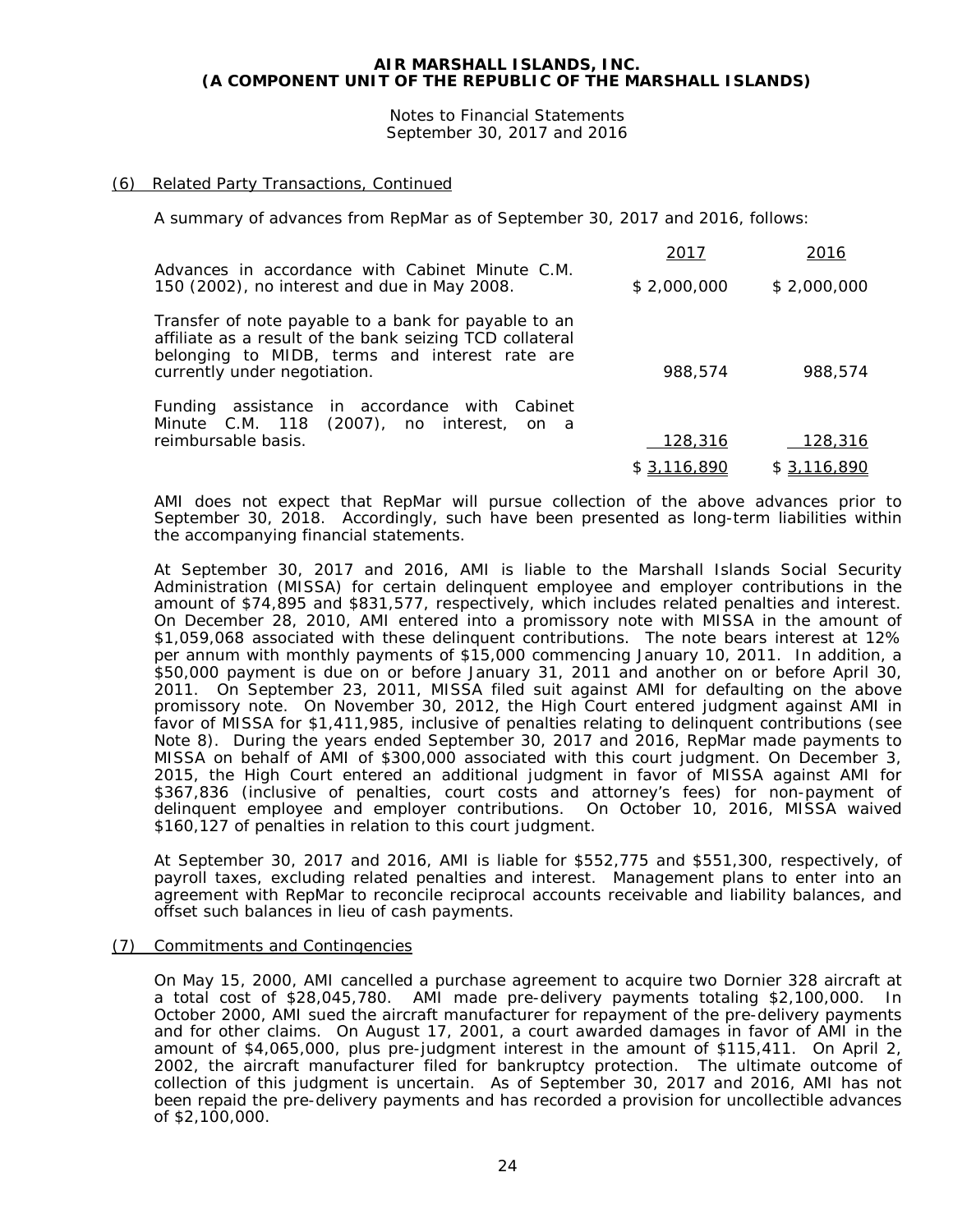Notes to Financial Statements September 30, 2017 and 2016

# (7) Commitments and Contingencies, Continued

Management does not believe that AMI is liable for certain billings approximating \$160,000 for attorney fees for services which were not authorized by AMI's Board of Directors. The billings are not recorded by AMI and the ultimate resolution of this matter is uncertain.

During the years ended September 30, 2017 and 2016, AMI incurred losses from operations of \$158,392 and \$27,788, respectively. For the years ended September 30, 2017 and 2016, AMI received cash and non-cash operating subsidies of \$2,479,553 and \$1,334,153, respectively, from the Nitijela of RepMar. Although RepMar has provided funding in the past, AMI does not have a formal agreement with RepMar to provide future funding. Management of AMI believes that the continuation of AMI's operations is dependent upon the future financial support of RepMar and/or significant improvements in operations, to be achieved through significant reductions in operating expenses.

#### (8) Subsequent Event

On October 10, 2017, MISSA waived \$376,697 of penalties in relation to a judgment entered by the High Court on November 30, 2012. During the year ended September 30, 2017, AMI recognized other non-operating revenue that resulted from this waiver.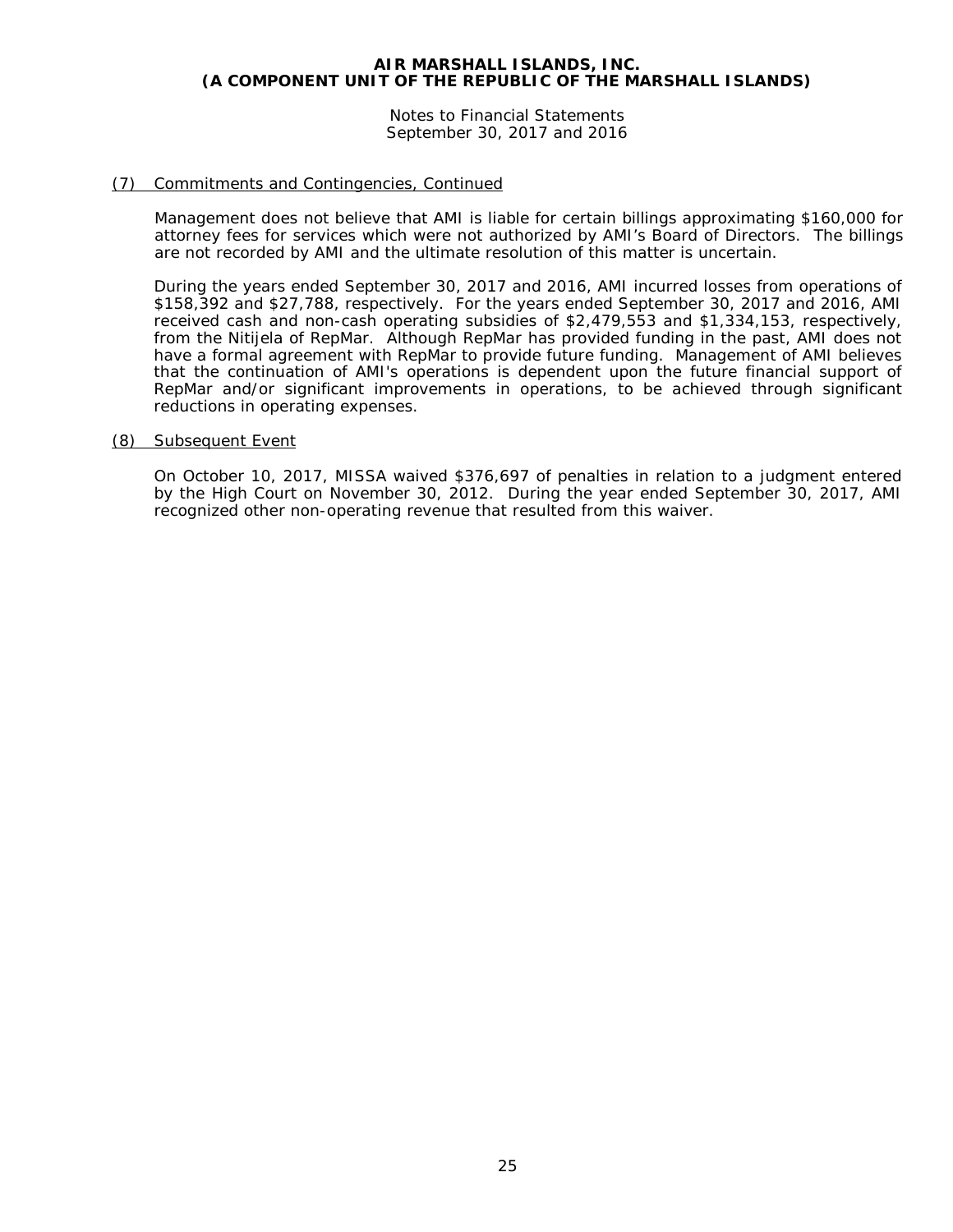

Deloitte & Touche LLP 361 South Marine Corps Drive Tamuning, GU 96913-3973 USA

Tel: +1 (671) 646-3884 Fax: +1 (671) 649-4265

www.deloitte.com

#### **INDEPENDENT AUDITORS' REPORT ON INTERNAL CONTROL OVER FINANCIAL REPORTING AND ON COMPLIANCE AND OTHER MATTERS BASED ON AN AUDIT OF FINANCIAL STATEMENTS PERFORMED IN ACCORDANCE WITH** *GOVERNMENT AUDITING STANDARDS*

Chairman Board of Directors Air Marshall Islands, Inc.:

We have audited, in accordance with the auditing standards generally accepted in the United States of America and the standards applicable to financial audits contained in *Government Auditing Standards* issued by the Comptroller General of the United States, the financial statements of Air Marshall Islands, Inc. (AMI), which comprise the statement of net position as of September 30, 2017, and the statements of revenues, expenses and changes in net position and of cash flows for the year then ended, and the related notes to the financial statements, and have issued our report thereon dated April 30, 2018.

# **Internal Control Over Financial Reporting**

In planning and performing our audit of the financial statements, we considered AMI's internal control over financial reporting (internal control) to determine the audit procedures that are appropriate in the circumstances for the purpose of expressing our opinion on the financial statements, but not for the purpose of expressing an opinion on the effectiveness of AMI's internal control. Accordingly, we do not express an opinion on the effectiveness of AMI's internal control.

A *deficiency in internal control* exists when the design or operation of a control does not allow management or employees, in the normal course of performing their assigned functions, to prevent, or detect and correct, misstatements on a timely basis. A *material weakness* is a deficiency, or a combination of deficiencies, in internal control such that there is a reasonable possibility that a material misstatement of the entity's financial statements will not be prevented, or detected and corrected on a timely basis. A *significant deficiency* is a deficiency, or a combination of deficiencies, in internal control that is less severe than a material weakness, yet important enough to merit attention by those charged with governance.

Our consideration of internal control was for the limited purpose described in the first paragraph of this section and was not designed to identify all deficiencies in internal control that might be material weaknesses or significant deficiencies. Given this limitations, during our audit, we did not identify any deficiencies in internal control that we consider to be material weaknesses. However, material weaknesses or significant deficiencies may exist that were not identified.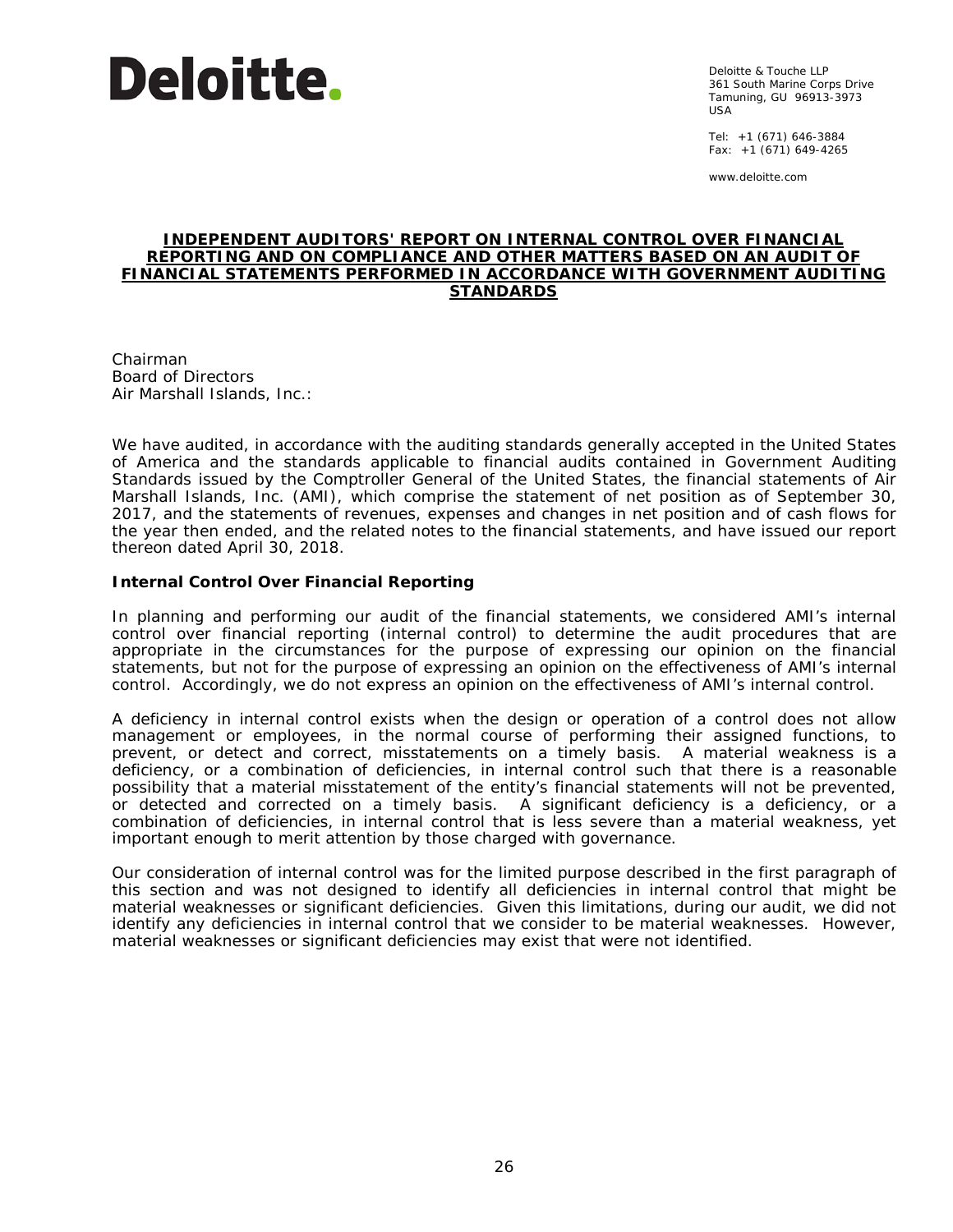# **Deloitte**

# **Compliance and Other Matters**

As part of obtaining reasonable assurance about whether AMI's financial statements are free from material misstatement, we performed tests of its compliance with certain provisions of laws, regulations, contracts, and grant agreements, noncompliance with which could have a direct and material effect on the determination of financial statement amounts. However, providing an opinion on compliance with those provisions was not an objective of our audit, and accordingly, we do not express such an opinion. The results of our tests disclosed instances of noncompliance or other matters that are required to be reported under *Government Auditing Standards* and which are described in the accompanying Schedule of Findings and Responses as item 2017-001.

# **AMI's Responses to Findings**

AMI's responses to the findings identified in our audit are described in the accompanying Schedule of Findings and Responses. AMI's responses were not subjected to the auditing procedures applied in the audit of the financial statements and, accordingly, we express no opinion on them.

#### **Purpose of this Report**

The purpose of this report is solely to describe the scope of our testing of internal control and compliance and the result of that testing, and not to provide an opinion on the effectiveness of the AMI's internal control or on compliance. This report is an integral part of an audit performed in accordance with *Government Auditing Standards* in considering the AMI's internal control and compliance. Accordingly, this communication is not suitable for any other purpose.

April 30, 2018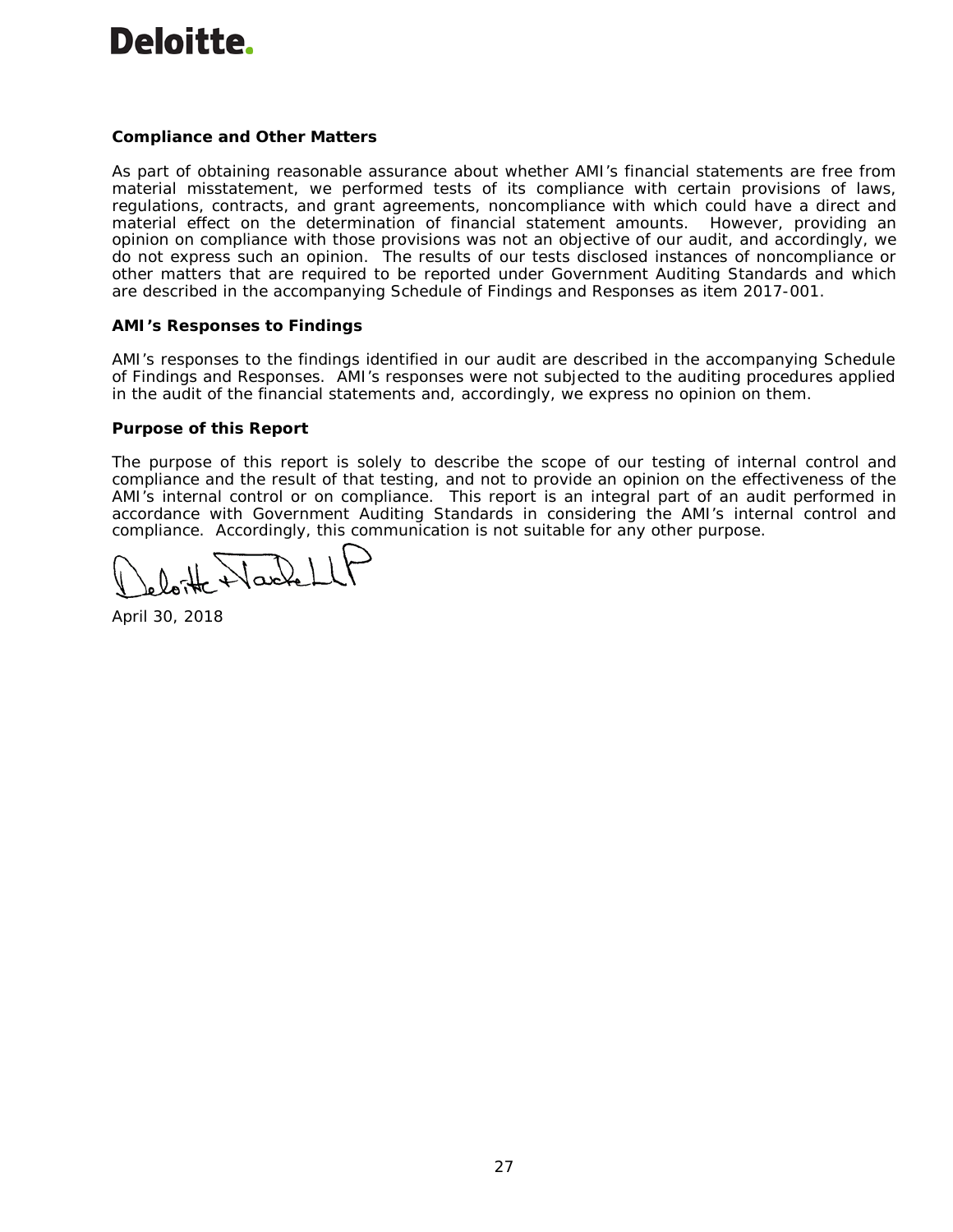Schedule of Findings and Responses Year Ended September 30, 2017

Finding No. 2017-001

#### Local Noncompliance

Criteria: 48 MIRC Chapter 1, Income Tax Act of 1989, Section 105, states that the employer shall once every four (4) weeks or thirteen times per year, pay taxes withheld under Section 104 under Chapter 1. The employer shall, along with the taxes, within two (2) weeks following the preceding four (4) week period make a full, true and correct return showing all wages and salaries paid by the employer to the employees during the preceding four (4) week period and showing the tax due and withheld thereon as provided in Section 104 of the Chapter.

Condition: Income taxes withheld in the amount of \$542,323 for PPE 1/20/09 through 9/30/15 have not been paid.

Cause: The cause of the above condition is the lack of policies and procedures to monitor timely payment of withheld income taxes.

Effect: The effect of the above condition is noncompliance with RepMar Income Tax Act of 1989, as amended.

Recommendation: We recommend that management establish policies and procedures to comply with the RepMar Income Tax Act of 1989, as amended.

Prior Year Status: Recommendation concerning management establish policies and procedures to comply with the RepMar Income Tax Act of 1989, as amended, was reported as a finding in the audit of AMI for fiscal years 2014 through 2016.

Auditee Response and Corrective Action Plan: Air Marshall Islands agrees with the finding and recommendation; however, the non-compliance was not due lack of policies and procedures but a result of cash flow issues faced during the respective periods highlighted.

The corrective action plan is to work closely with the Division of Revenue and Taxation on a mutual agreement and ensure that AMI files the withholding taxes as per RepMar Income Tax Act of 1989, the payroll supervisor has been reiterated on the requirement.